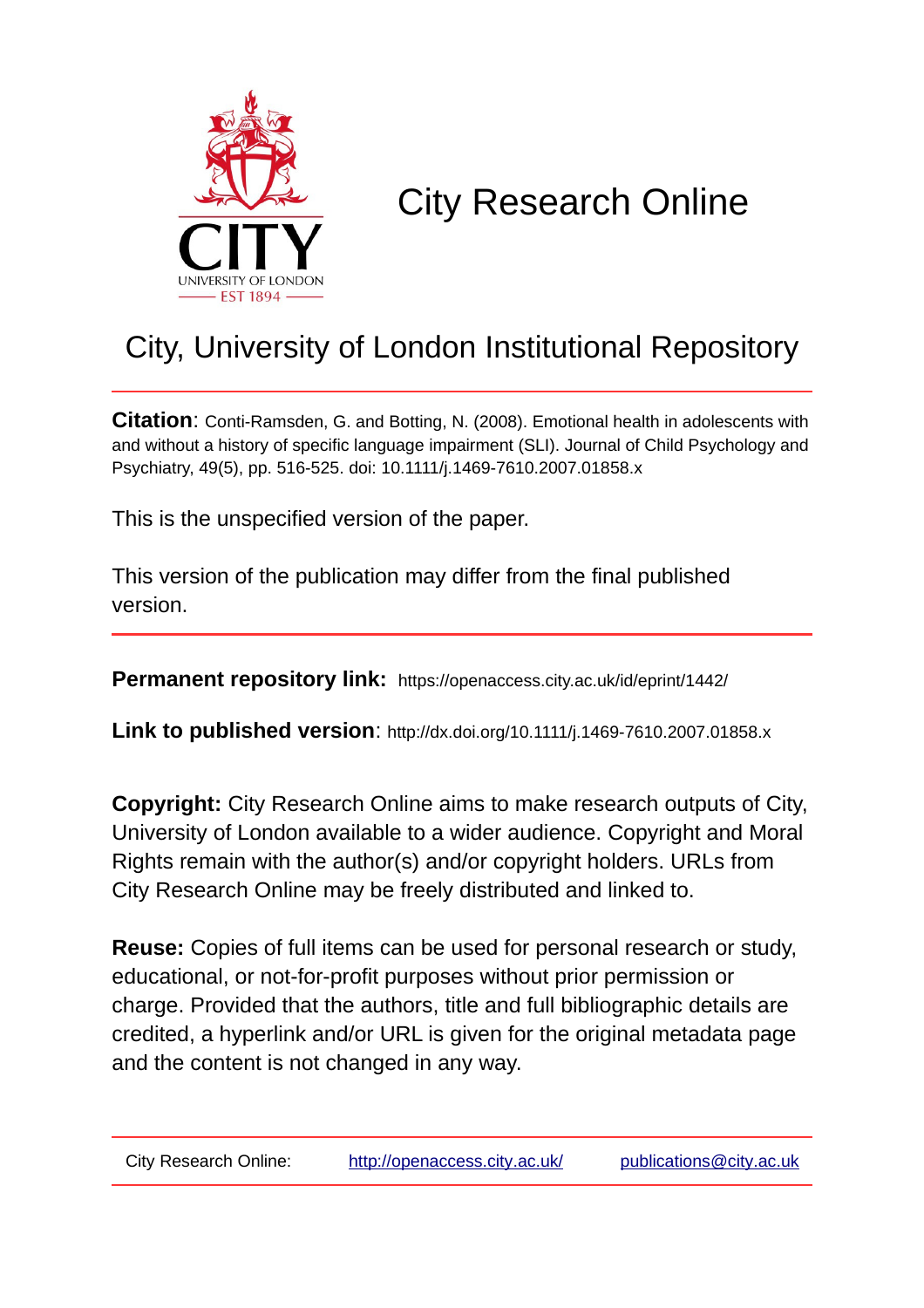Running head: EMOTIONAL HEALTH AND LANGUAGE

Published version here: [http://onlinelibrary.wiley.com/doi/10.1111/j.1469-](http://onlinelibrary.wiley.com/doi/10.1111/j.1469-7610.2007.01858.x/abstract?deniedAccessCustomisedMessage=&userIsAuthenticated=true) [7610.2007.01858.x/abstract?deniedAccessCustomisedMessage=&userIsAuthenticate](http://onlinelibrary.wiley.com/doi/10.1111/j.1469-7610.2007.01858.x/abstract?deniedAccessCustomisedMessage=&userIsAuthenticated=true) [d=true](http://onlinelibrary.wiley.com/doi/10.1111/j.1469-7610.2007.01858.x/abstract?deniedAccessCustomisedMessage=&userIsAuthenticated=true)

Conti-Ramsden, G. and Botting, N. (2008), Emotional health in adolescents with and without a history of specific language impairment (SLI). Journal of Child Psychology and Psychiatry, 49: 516–525. doi: 10.1111/j.1469-7610.2007.01858.x

Emotional Health in Adolescents With and Without a History of Specific Language Impairment (SLI)

> Gina Conti-Ramsden The University of Manchester Nicola Botting City University London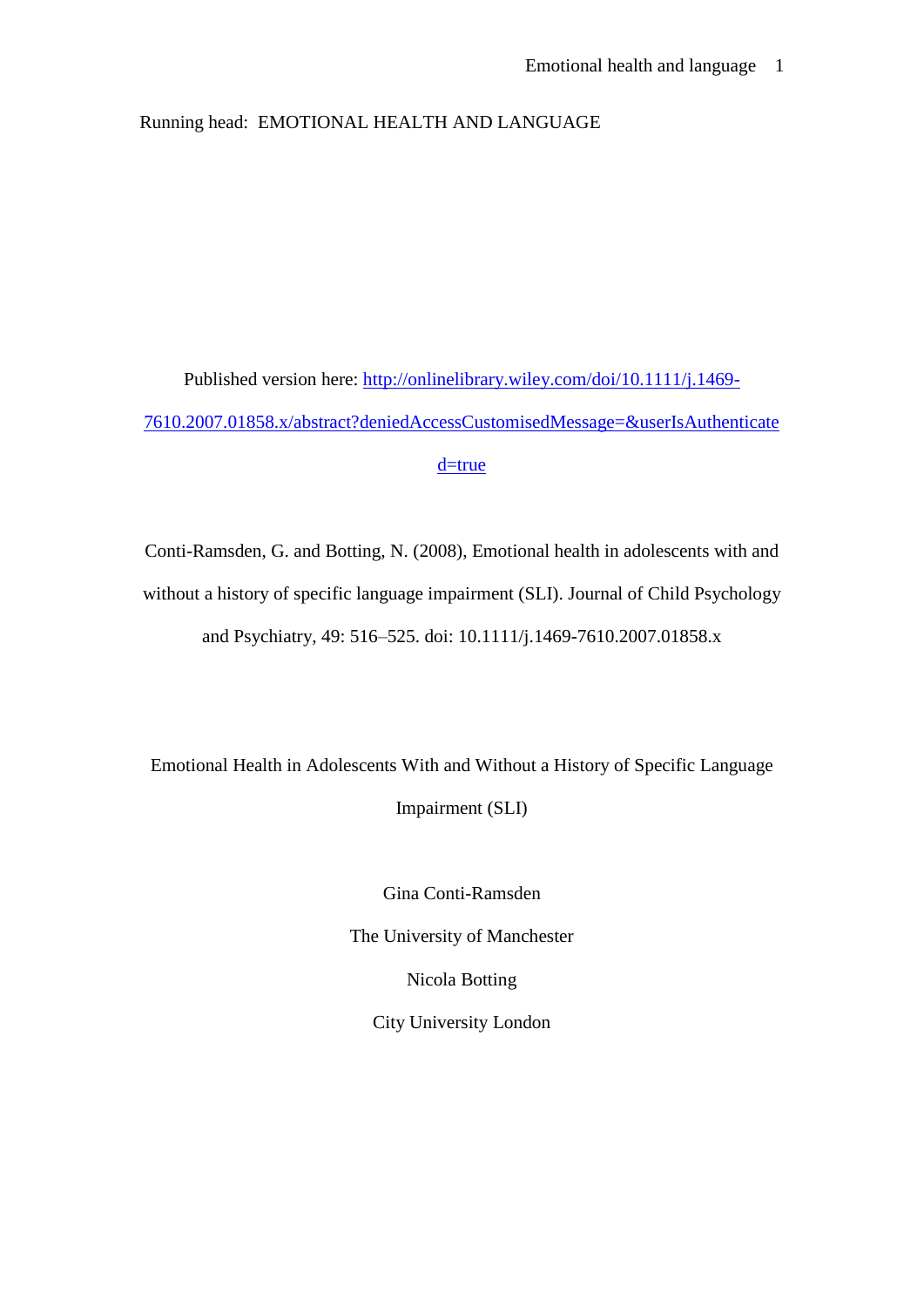#### Abstract

Objective: This study examined the emotional health of adolescents with and without specific language impairment (SLI). Method: 139 adolescents with a history of SLI (15;10 years) and a peer group of 124 adolescents with normal language development (NLD) (15;11 years) participated, who were in their final year of compulsory schooling. The risk of emotional difficulties was assessed using the Moods and Feelings Questionnaire (MFQ) and the Child Manifest Anxiety Scale-R (CMAS-R). Comprehensive language and cognition data were available for all participants (NLD and SLI) concurrently and also longitudinally for those with SLI. Results: A clear increased risk of emotional health symptoms was found for the SLI group on both self- and parental-report. Girls scored less favourably than boys when groups were combined, but these were due to the effect of the NLD group, with no gender differences found in the SLI group. Direct links with language and cognition were not obvious. Instead more diffuse factors such as family history of emotional health difficulties may warrant further investigation. Conclusion: There is a marked higher rate of anxiety and depression symptoms in adolescents with SLI. However these do not appear to be a direct *result* of impoverished communicative experiences.

Keywords: emotional health, adolescents, specific language impairment (SLI)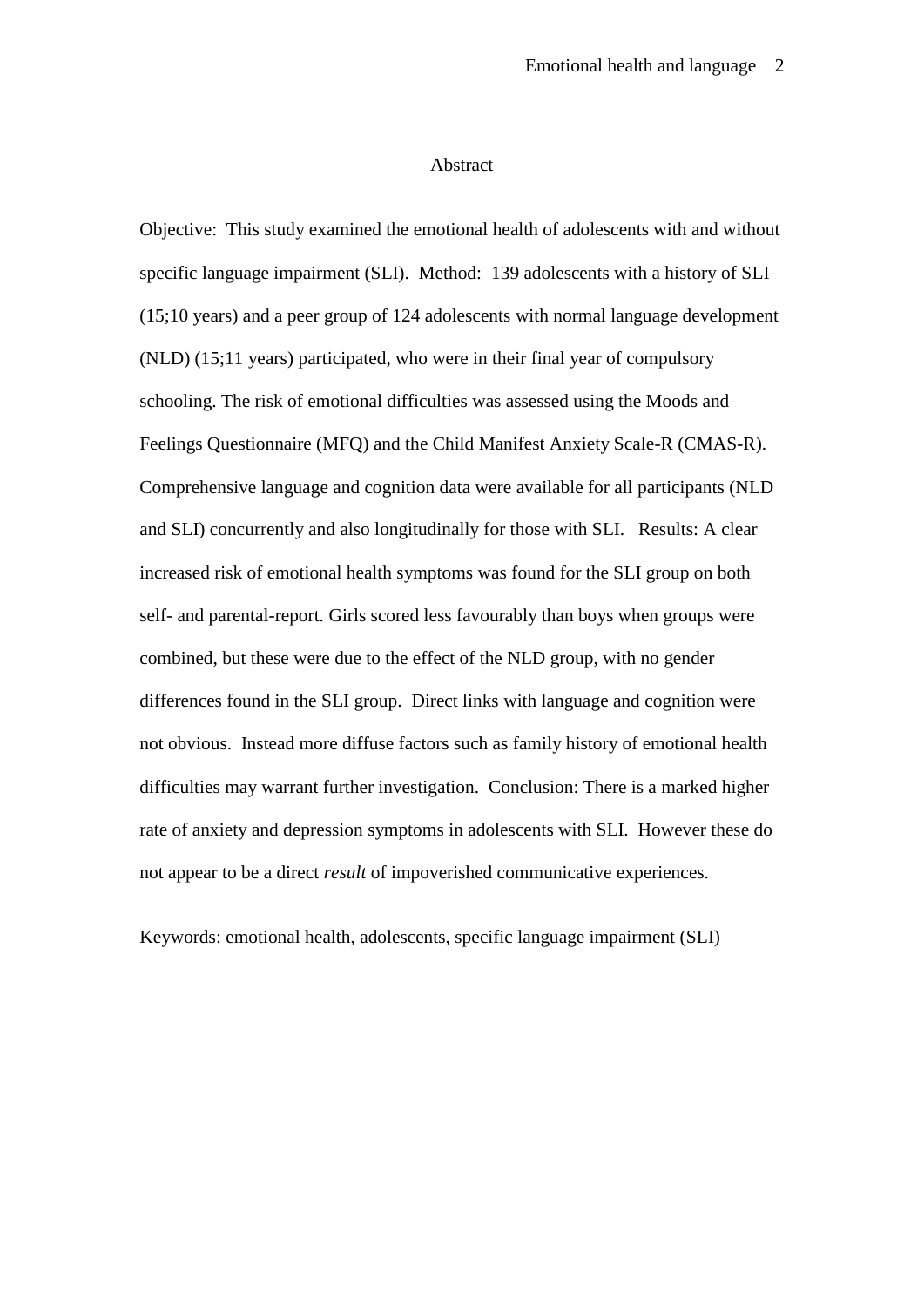# Emotional Health in adolescents With and Without a History of Specific Language Impairment (SLI)

Specific language impairment (SLI) is a developmental communication disorder in which language develops atypically without identifiable cause such as low general intelligence, neurological damage, hearing impairment or autism. Whilst SLI used to be thought of as a largely early years disorder, there is now mounting evidence that the language difficulties can persist into adulthood (Clegg et al., 2005). For about half the children with language difficulties at 5 years of age, continuing lifelong impairment appears to be a reality, and furthermore, as these individuals develop, the challenges widen to include areas of difficulty that are not directly concerned with communication skills. Despite being a relatively common disorder affecting 5-7% of the population (Tomblin et al., 1997), its status as a childhood disorder means that unlike acquired adult disorders of language, SLI has been underinvestigated in terms of quality of life or psychiatric outcomes beyond the early years.

There have been notable exceptions (Cantwell & Baker, 1987; Beitchman et al., 2001; Clegg et al., 2005). Beitchman and colleagues followed up a cohort of children with SLI from 5 to 19 years of age, whom they assessed for psychiatric comorbidity. They found at different stages that children with SLI were at greater risk of having attention deficit hyperactivity disorders (Beitchman et al., 1996) and later had higher rates of anxiety disorders (Beitchman et al., 2001), aggressive behaviour (Brownlie et al., 2004) and increased substance abuse (Beitchman et al., 2001). Clegg and colleagues (2005) followed a cohort of children from 4 years old to mid adulthood and found an increased risk of psychiatric impairment (compared to both peers and siblings), particularly concerning depression, social anxiety and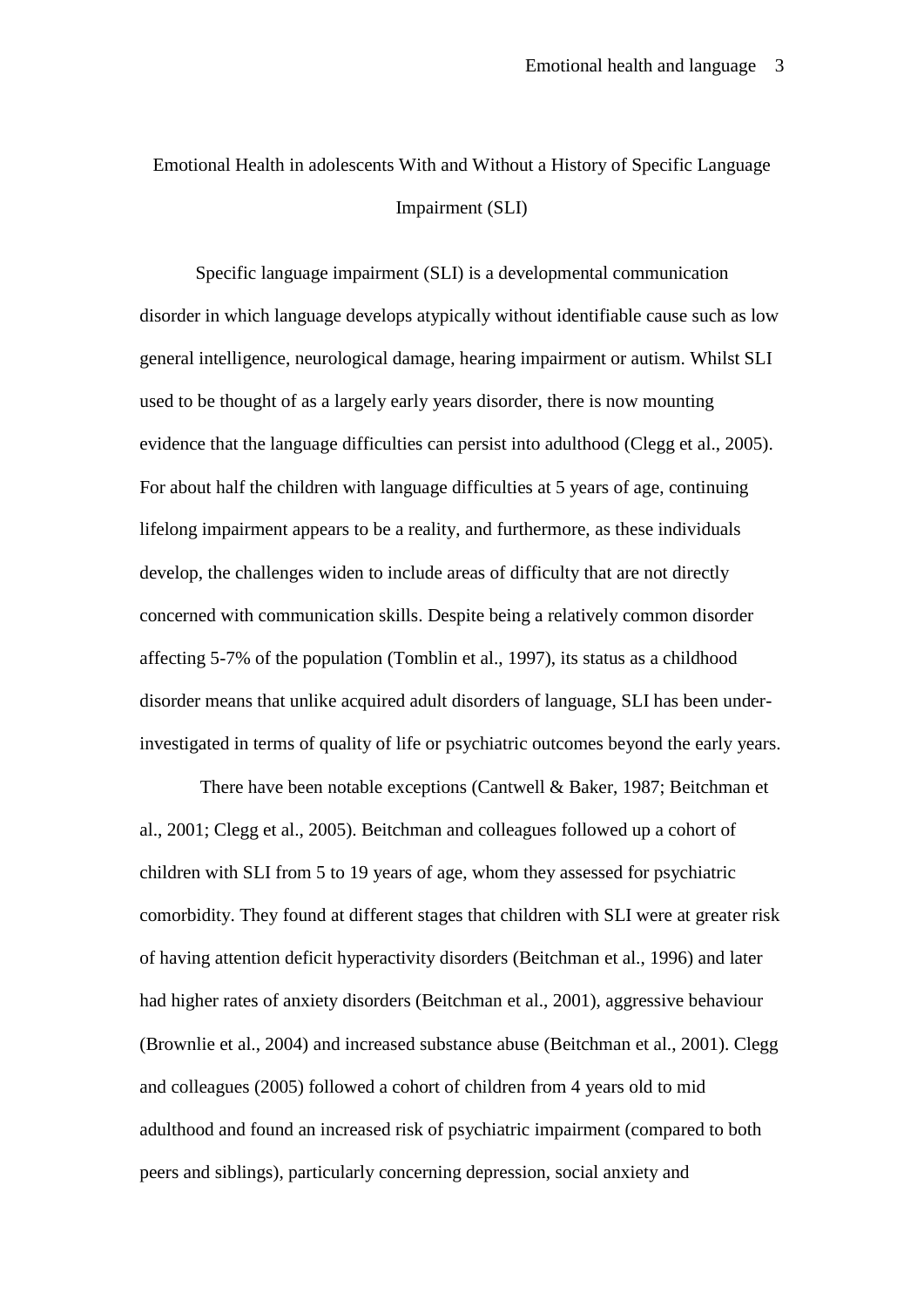schizoform/personality disorders. Other studies have examined language in populations referred primarily for psychiatric difficulties. Cohen and colleagues (1998) for example, found a higher than expected rate of undiagnosed language impairment (40%) in their clinic sample. Indeed a review of 10 years of work in the area by Toppelberg and Shapiro (2000) also concluded that language impairment was often not picked up by Child and Adolescent Mental Health or community psychiatric teams. In contrast, however, it needs to be noted that a recent study (Snowling et al., 2006) did not identify an overall increased risk of emotional disorders in a mixed sample of adolescents with a preschool history of SLI which included a significant proportion of young people with resolved language problems since the age of 5.5 years. Nonetheless, when specific subgroups were examined further, those adolescents with persisting SLI, i.e. language difficulties beyond 5.5 years, were shown to have a higher risk of psychiatric morbidity in adolescence.

Thus, still relatively little is known about the long-term outcomes for children with SLI. In particular emotional health symptoms such as depression and anxiety have not been investigated as often as externalising difficulties such as those concerning social skill (Conti-Ramsden & Botting, 2004), anti-social behaviour (Ripley & Yuill, 2005) and hyperactivity (Cohen et al., 2000). This may be the case, at least partly, due to current evidence pointing to externalizing problems being more strongly predicted by SLI than internalizing difficulties (Toppelberg & Shapiro, 2000).

Internalising symptoms may have a number of causes, for example, they may be a direct result of living with a persistent language disorder or may be related to other factors, for example, positive family history of psychiatric difficulties (O'Connor et al., 2002). This study examines the risk of emotional health symptoms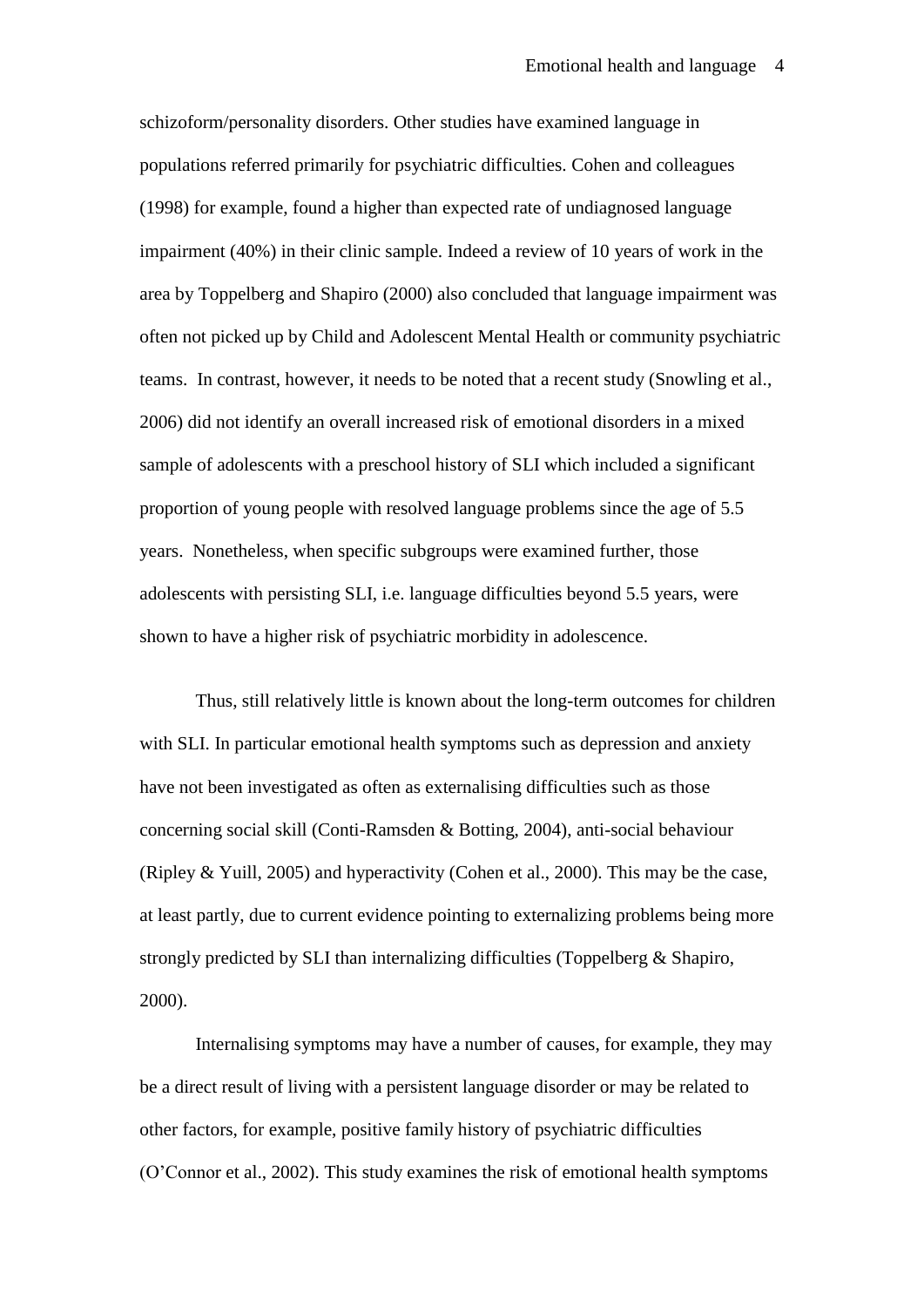in a large sample of children with SLI followed from 7 to 16 years of age, using both between group comparisons with age matched normal language development (NLD) peers and within group analyses of family history and the development of language and cognition. This sample of young people with SLI has been studied extensively across this 10 year period. Research at the 16 year old phase includes an examination of the quality of their friendships (Durkin & Conti-Ramsden, in press), their level of independence (Conti-Ramsden & Durkin, in press), their bullying experiences (Knox & Conti-Ramsden, in press), their educational outcomes at the end of compulsory secondary education (Conti-Ramsden, Durkin, Simkin & Knox, under review; Durkin, Simkin, Knox & Conti-Ramsden, under review); their social cognition (Botting & Conti-Ramsden, under review) as well as the concerns their parents have when their offspring are facing the transition to adulthood (Conti-Ramsden, Botting & Durkin, in press). Results of this body of work reveal remarkable heterogeneity in the outcomes of young people with SLI at 16 years with some adolescents performing very much like their NLD peers whilst others exhibiting considerable impairments in each of the areas examined so far.

The present study adds to this cumulative body of evidence by examining the emotional health symptoms of this group of young people, in particular their experience of anxiety and depression. Specifically, this investigation addresses the following questions:

- a) Do adolescents with a history of SLI have more emotional health difficulties, i.e., anxiety and depression than NLD peers?
- b) How do emotional health symptoms relate to concurrent language, literacy and cognition in each group?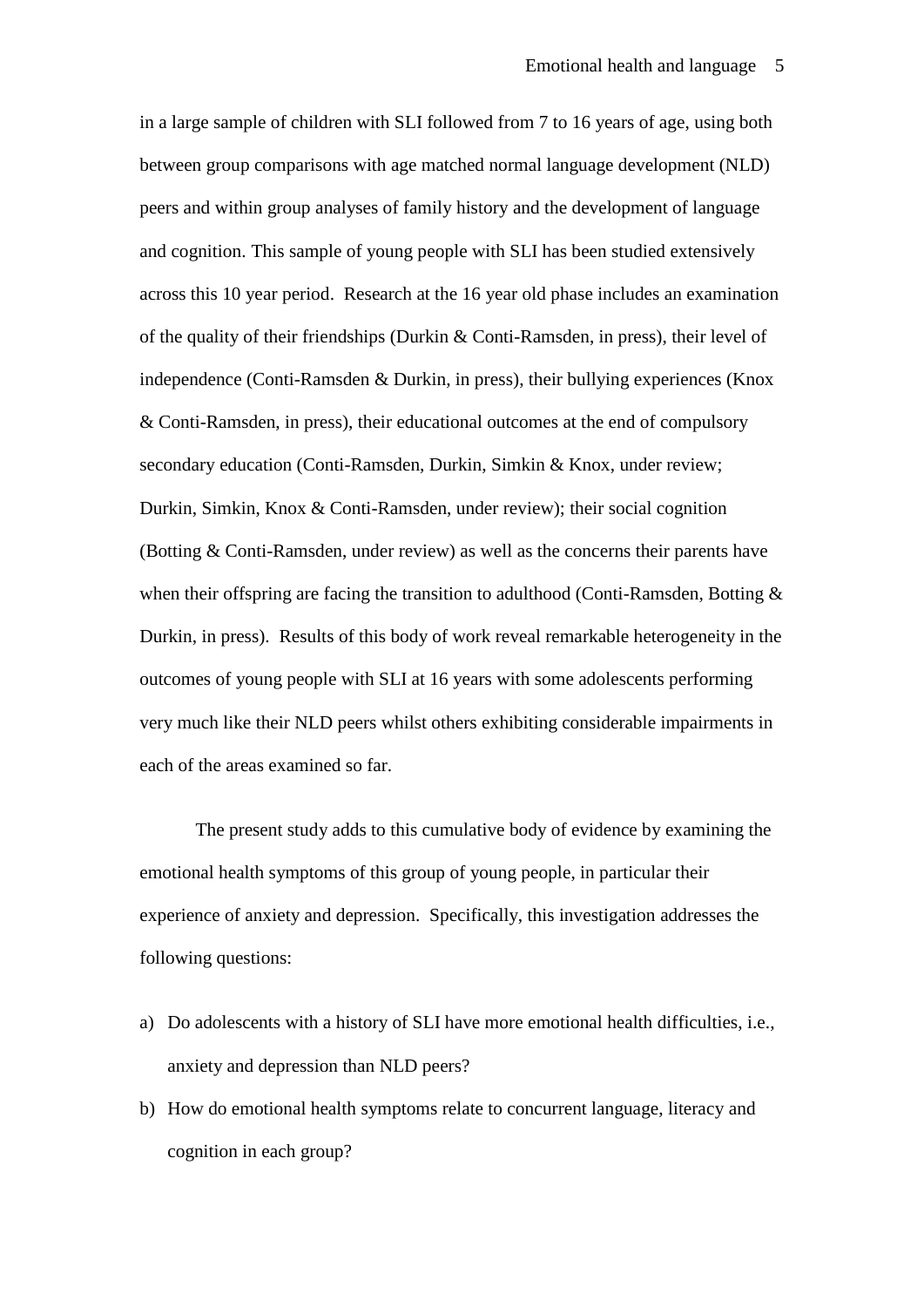c) Within the SLI group, which adolescents are most at risk for emotional health problems and why? Specifically, in what ways do anxiety and depression symptoms relate to: i) early language and cognition skills?; ii) Earlier emotional / behavioural status?

### Method

### *Participants*

 *Young people with SLI.* 139 children with a history of SLI originally recruited at 7 years of age as part of a wider study (the Conti-Ramsden Manchester Language Study, Conti-Ramsden & Botting 1999; Conti-Ramsden, Crutchley & Botting, 1997) participated in this follow up stage in their final compulsory school year (the academic year in which they became 16 years of age). The original cohort of 242 children represented a random 50% sample of all children attending year 2 (age 7) in language units across England. Children reported by teachers to have frank neurological difficulties, diagnoses of autism, known hearing impairment or general learning impairments were excluded. All children had English as a first language, but 12% had exposure to languages other than English at home. In our original sample, 53.1% of the participants came from households earning less than the average family wage for that year and 46.9% of the participants came from households earning more than this threshold. The cohort has been followed up previously at 8 years of age  $(n=234)$ , 11 years of age  $(n=200)$  and at 14 years of age  $(n=130)$ . The 139 adolescents who agreed to participate at 16 years of age were not found to be different on any early variables of language, behaviour, cognition or SES compared to those who did not participate. The children showed a variety of different language profiles with the majority described as having both receptive and expressive difficulties.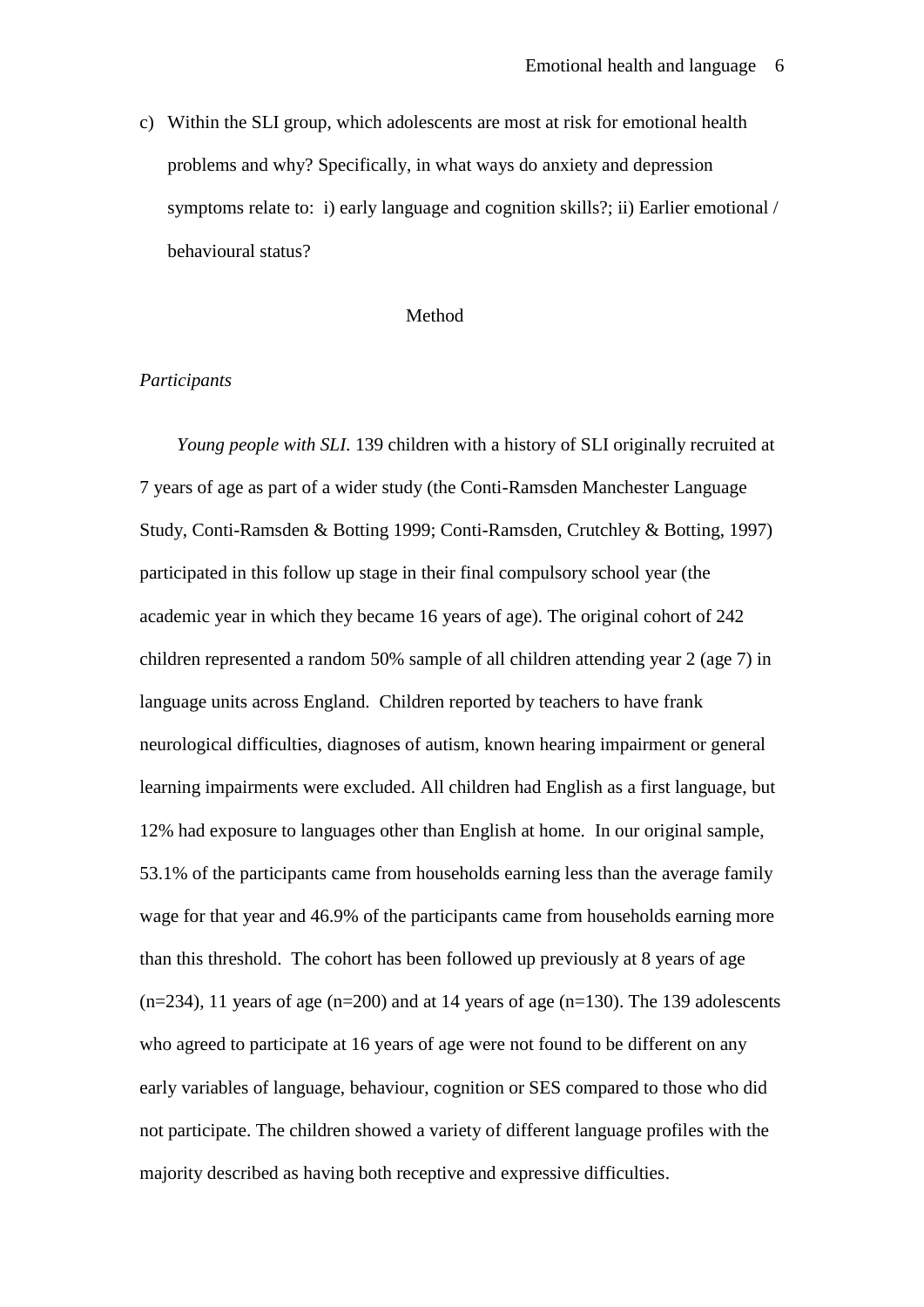*NLD young people*. A comparison group of adolescents from a broad background participated in the study. In total, 124 NLD young people were recruited aged between 15 years 2 months and 16 years 7 months (mean age 15;11 years). Census data as per 2001-2002 General Household Survey (UK Office of National Statistics) was consulted in order to target adolescents who would be representative of the range and distribution of households in England in terms of household income and maternal education. In post-hoc analysis, there was also no significant difference between NLD adolescents and adolescents with SLI in maternal education levels  $(\chi^2(2, 234)=1.756$ , p=.416) or household income bands  $(\chi^2(3, 235)=4.391$ , p=.222). They had no history of special educational needs or speech and language therapy provision.

At the time of the study, all adolescents were attending the last year of compulsory secondary education. There were no significant differences in the proportions of girls in each group (SLI=42/139; NLD=47/124; Fisher's exact p=0.20).

Table 1 presents the characteristics of the adolescents with SLI and NLD adolescents in terms of their age, current language and performance IQ (PIQ).

### Table 1

*Measures* 

### *Key measures.*

Child Manifest Anxiety Scale (CMAS-R; Reynolds & Richman, 1978). This is a 28 item questionnaire designed to measure anxiety symptoms in children.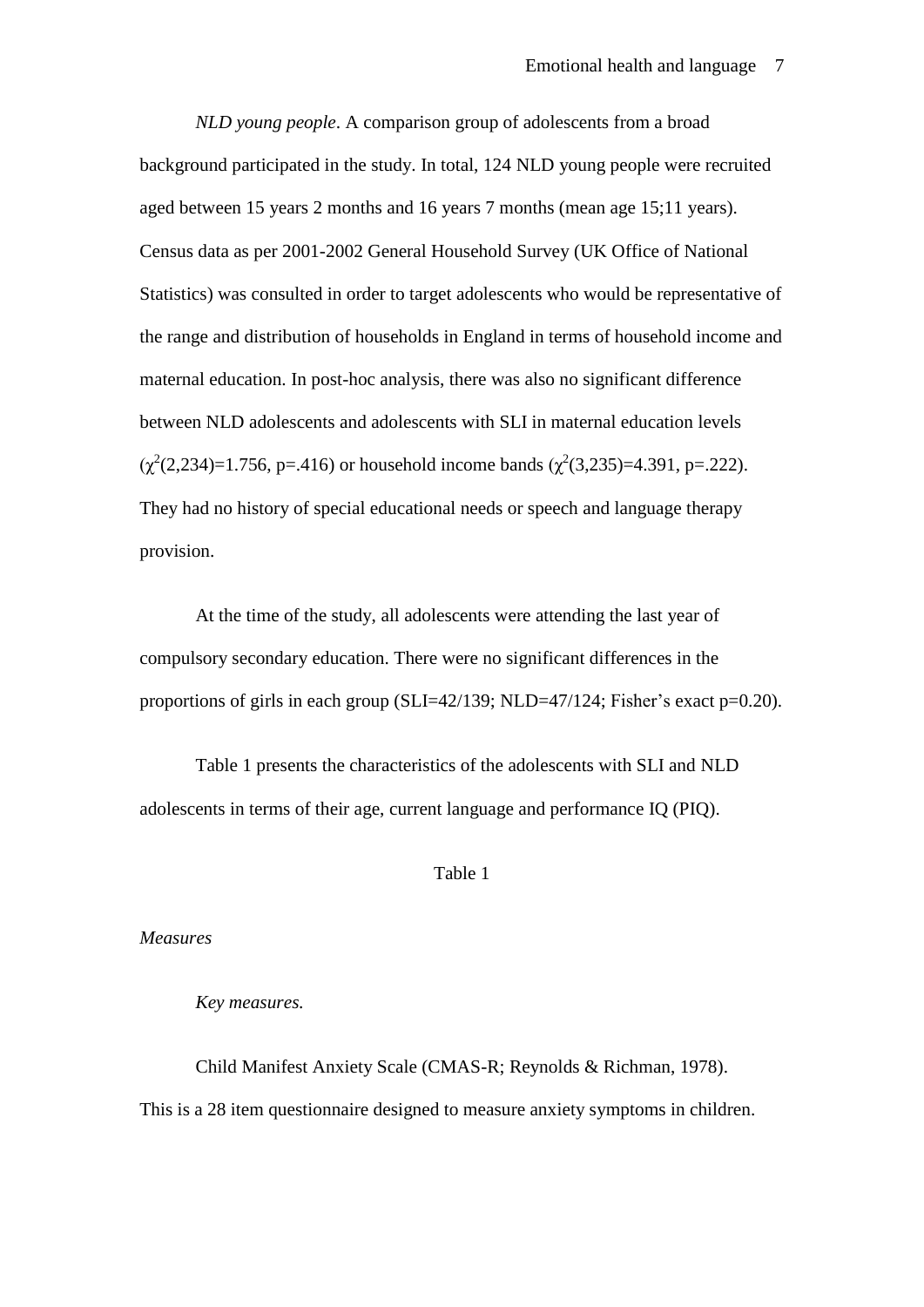Both self report and parent report measures were used. Respondents are required to say whether statements are 'true' or 'not true' for the previous 3 months.

Short Form Moods and Feelings Questionnaire (MFQ; Costello & Angold, 1988). This is a 13 item questionnaire for depressed mood, designed for young people aged 8-18. Both self report and parent report measures were used. Respondents are required to say whether statements about their feelings were 'definitely true' 'somewhat true' or 'not true' over the previous 3 months.

Because of the comprehension difficulties of the SLI sample, items from both scales were read out loud and the options were also represented visually, e.g. ' $\checkmark\checkmark$ '  $\check{\mathsf{y}}$  or  $\check{\mathsf{x}}$ . Higher scores indicate higher levels of anxiety/depressed mood.

Family History Interview (FHI; Bolton et al., 1994) is an investigator-based interview schedule that elicits information on social and other psychiatric symptomatology in family members. Eight questions were selected from the interview for the purposes of the present analyses. These questions covered the presence of depression, bipolar affective disorder, anxious worrying and generalised anxiety disorder in both childhood and adulthood. Each coding is structured in terms of a definition that specifies the focus and scope of the item, together with criteria to set the severity threshold used for coding. In each case, there are one or more mandatory probes in order to provide a comparable orienting introduction to the item for the informant. However, the interviewer's task is to obtain a description of behaviour that is sufficiently precise for a decision to be made on whether or not the specified criteria for the item are met. Again, for the purposes of this study, positive coding of these descriptions for any of the above emotional health disorders were combined, resulting in two codes for each parent for each child: Firstly, a score for positive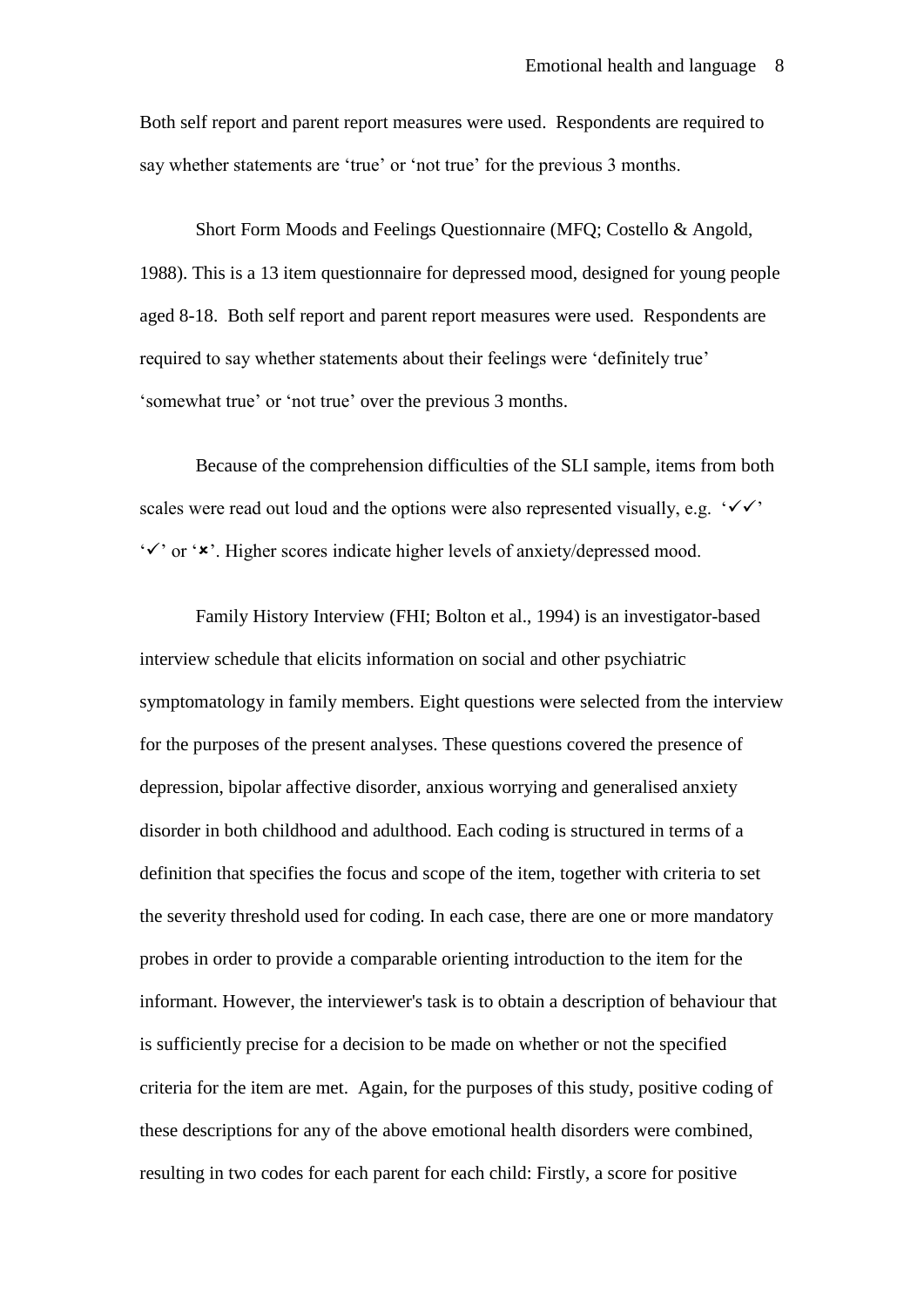history of ever having an emotional disorder; second, a score for having a positive history of having had an emotional disorder in childhood. Secondly, these scores were combined further across parents to create 'either- parent - ever' and 'eitherparent-childhood' codes. 'Both parent' coding was considered, but numbers were too small for analysis.

### *Other measures.*

Concurrent language and PIQ data were available for all the NLD adolescents at 16 years of age. For adolescents with SLI, concurrent language and PIQ data was available for 136/139 participants (2% missing data). For these 136 participants data were available at age 14 years for 92/136 (68%) and at 16 years for 44/136 (32%). For ease, no distinction will be made between these data for the adolescents with SLI and they will all be referred to as concurrent data.

Literacy data (basic reading and reading comprehension) were available for approximately half (n=69) of the NLD group and all but 5 of the SLI group. Literacy is therefore included in the correlational analyses to examine any obvious effect of attainment on emotional health, but is not entered into subsequent regression analyses. Further longitudinal language and cognition data was available for the SLI group only at various ages. The measures used in the present study were as follows:

### 16 years:

Clinical Evaluation of Language Function-Revised (CELF-R; Semel, Wiig & Secord, 1987) subtests:Recalling Sentences (expressive) is designed to assess recall and reproduction of surface structure as a function of syntactic complexity. The child is required to repeat sentences of increasing complexity given verbally by the tester. Word Classes (receptive) requires the child to identify two words that are related by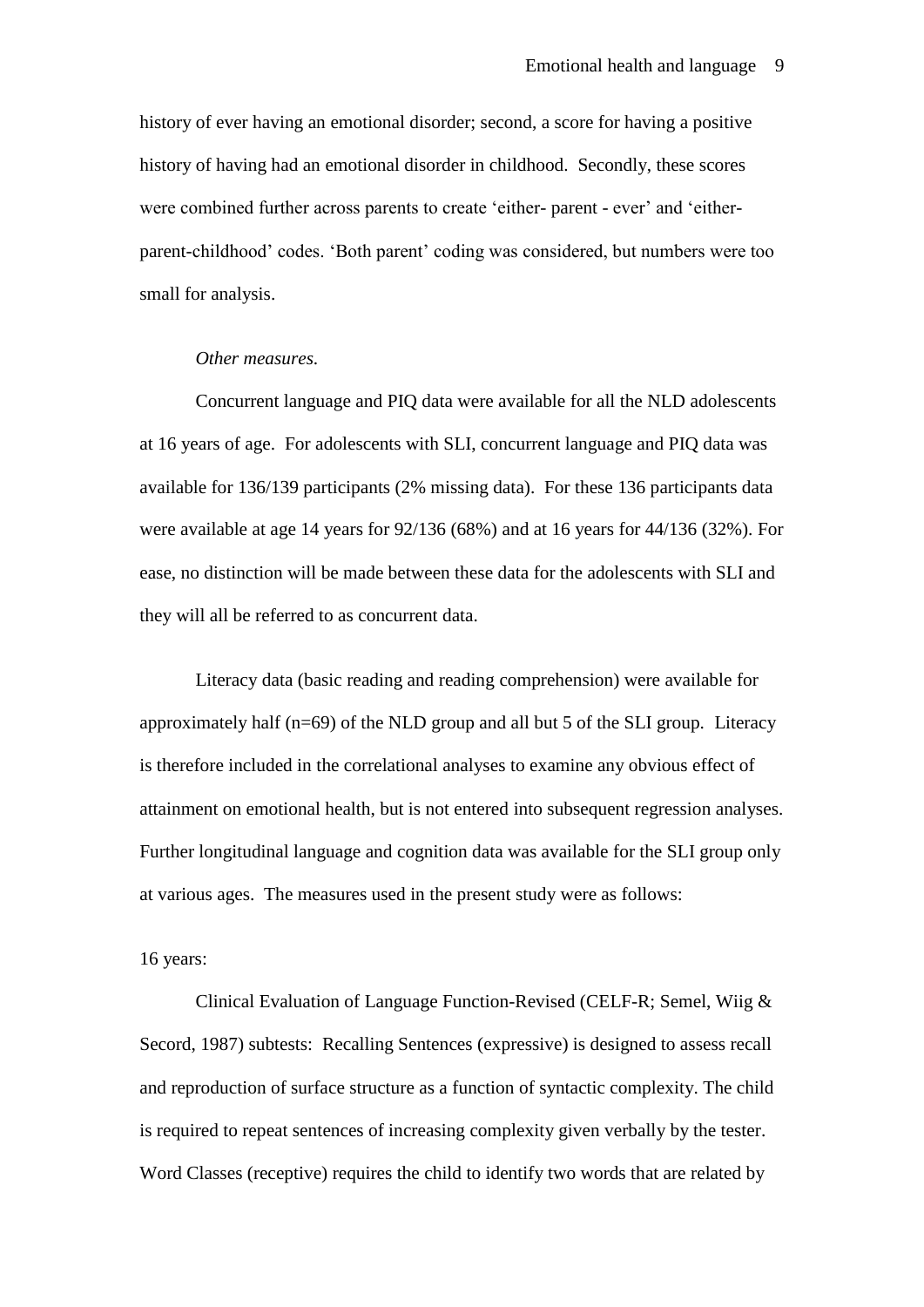semantic class, opposites, spatial or temporal features from a list of four words read out by the examiner. Thus, receptive and expressive language skills were measured by single tasks which formed part of a longer assessment, i.e., CELF-R. These specific subtests were chosen as they are used widely in the literature and are considered good indicators of these skills (Conti-Ramsden, Botting, & Faragher, 2001; Gillon & Dodd, 2005; Stothard, Snowling, Bishop, Chipchase, & Kaplan, 1998). We were also mindful of the length of the sessions for the NLD participants. The adolescents with SLI did receive a full CELF-R assessment including all the subtests for both the expressive scale (Formulated Sentences, Recalling Sentences and Sentence Assembly) and the receptive scale (Oral Directions, Word Classes and Semantic Relationships). Given the availability of these data, we repeated the analyses involving the SLI group using the full CELF-R measures. The results reported below were unchanged. Thus, the paper reports findings involving the single subtests as these were the common measure across groups.

Wechsler Objective Reading Dimensions: basic reading subscale (WORD; Wechsler, 1993). Both word reading and reading comprehension subtests were administered.

WISC III (Wechsler, 1992):A full WISC III Performance IQ battery was completed.

11 years:

CELF recalling sentences (as above); Test for Reception of Grammar (TROG; Bishop, 1982) a well used test of sentence level receptive language skill. WISC subtests of Block design and Picture completion (Performance tasks) were also administered.

7 and 8 years: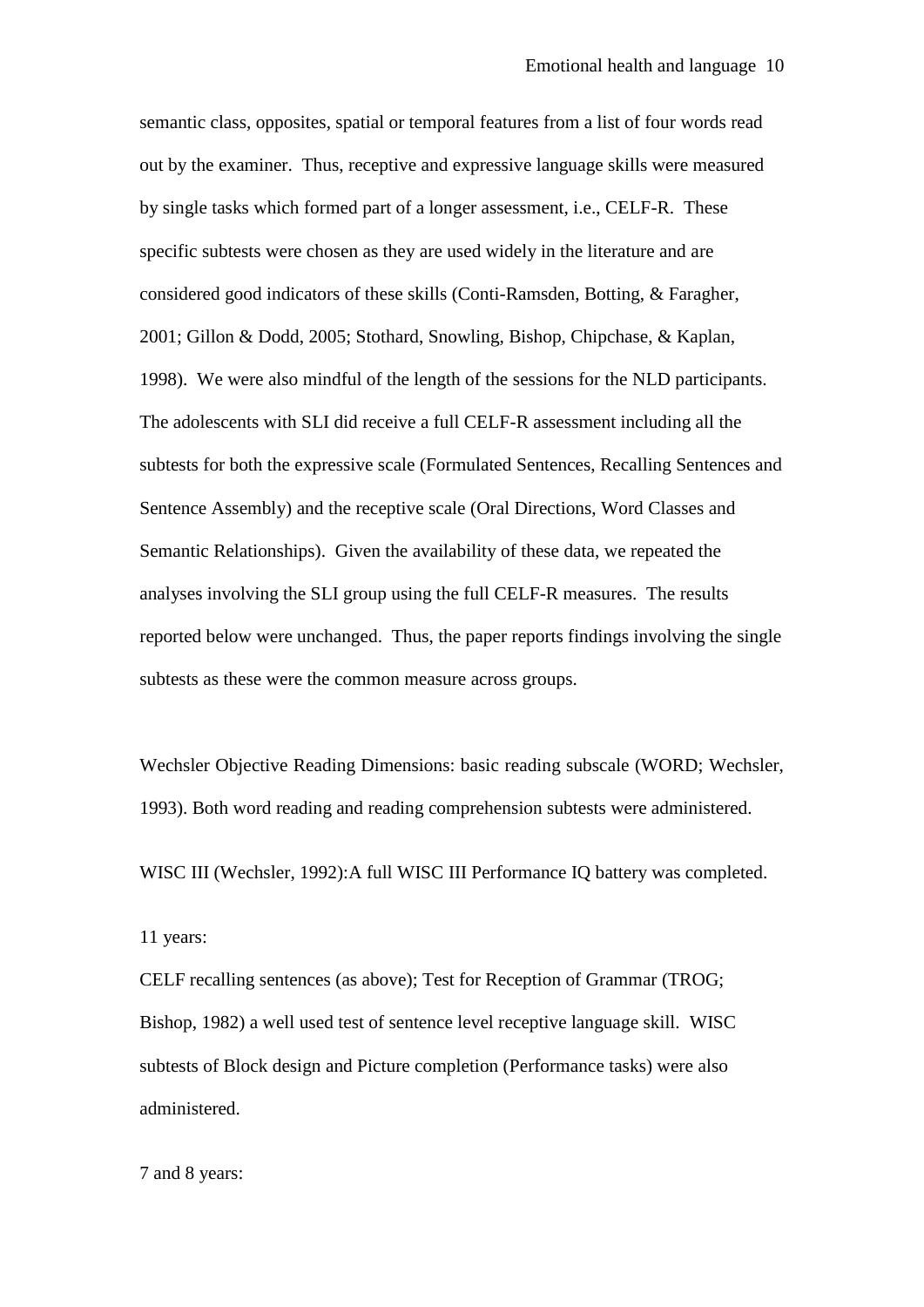Bus Story narrative assessment (Renfrew, 1991) – an expressive test of sentence level expression and memory.

Raven's Coloured Matrices (Raven, 1986) – a non-verbal IQ test.

Also at 7 and 8 years of age, teachers were asked to complete a Rutter behavioural scale (Rutter, 1967) for each child. This is a tick-box measure where 26 items are scored as '0 ' for never applies, '1' for applies somewhat and '2' for certainly applies. Items are summed to give a total score. Scores of 9 or more are considered to represent 'extreme' behaviour. This checklist was chosen to provide information about the child's general behavioural difficulties (both emotional and anti-social).

### Analyses

The NLD group and SLI group were not significantly different on household income. Furthermore, whilst the NLD group was quota sampled to reflect the UK population in terms of SES distribution, fewer families from the lower income bands were recruited. Thus all analyses were repeated using a weighting variable based on the 2002 census information (UK national office of statistics). All such analyses produced identical pattern of results. Therefore analyses presented in the text are unweighted. Due to small numbers of missing data, total numbers for each assessment vary slightly and are indicated in the text or tables. Parametric analyses are used throughout. Statistical significance was set at p<0.05. Borderline trends are reported where  $p=0.051$  to  $p=0.1$ . Bivariate Pearson's correlation coefficients are reported in correlational analyses. Cohen's d is used to represent effect size where 0.2 is small, 0.5 is medium and 0.8 is large. Nagelkerke  $r^2$  is an estimation of variance for logistic regression which simulates the linear  $r^2$  statistic.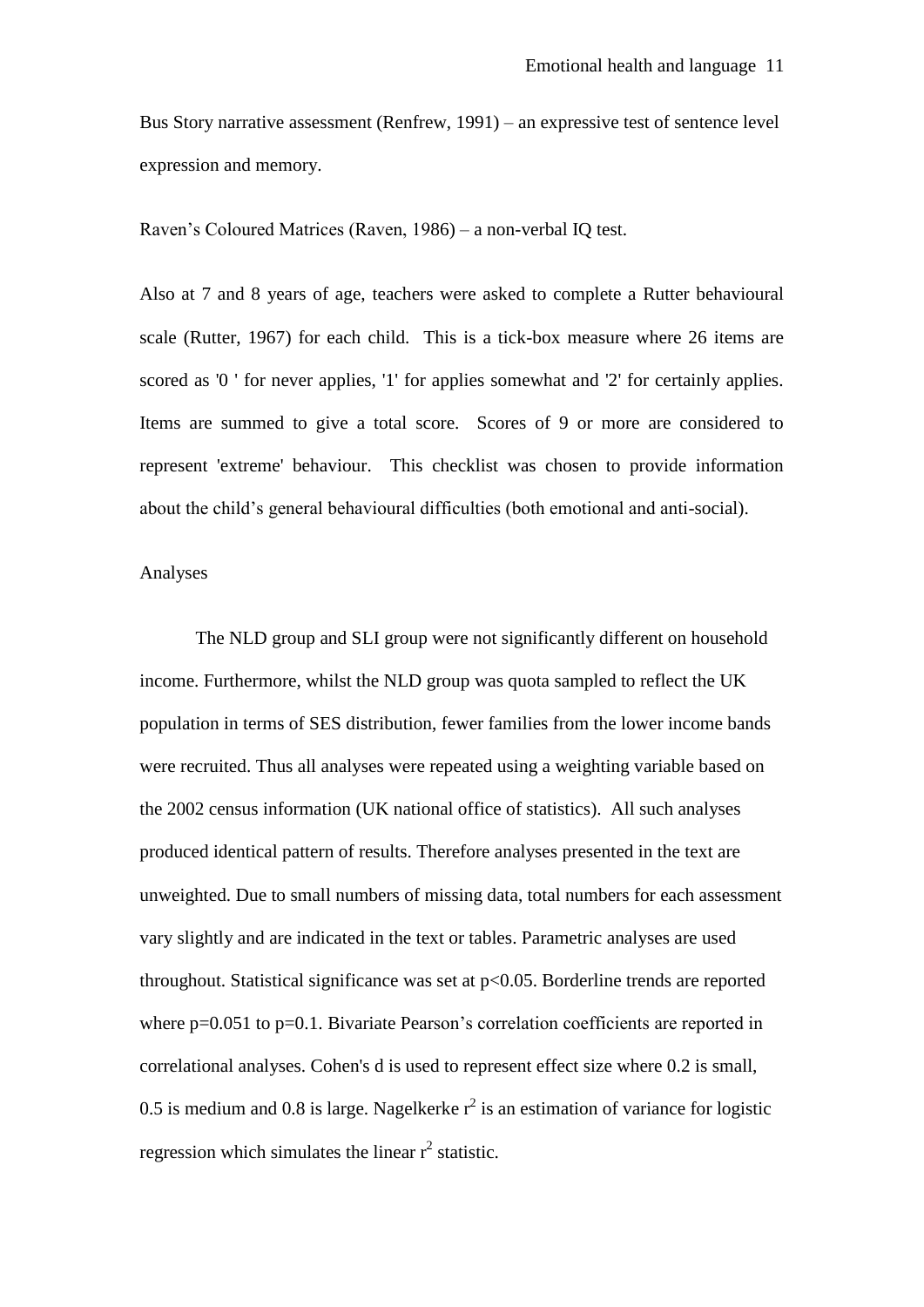#### Procedure

The young people were seen individually at school by a researcher and interviewed / tested in a quiet area. The parents of the young people were interviewed separately at home for a single period of about two hours. Ethical approval for the study was gained from the University of Manchester. Informed written consent was gained from the school and from both parents and the young people themselves.

### Results

## *Question a) Do Adolescents with a History of SLI have More Emotional Health Symptoms, i.e., Anxiety and Depression than NLD Peers?*

*Anxiety.* For the CMAS-R, scores between the SLI group and the NLD group were significantly different for self-report (mean=10.3, SD=6.1 vs. mean 7.0, SD=4 respectively: F(1,262) =23.7; p<0.001, Cohen's  $d=0.6$ ) and parent report (mean=9.5, SD=6.5 vs. mean=5.4, SD=4.1 respectively : F(1,249)=33.8; p<0.001, Cohen's *d*=0.8) with the SLI group being reported as more anxious. The number of children scoring over the clinical thresholds  $(>19)$  on each version was also assessed. This analysis also revealed that more children with a history of SLI showed clinical level of emotional health symptoms using both self-report (16/139 vs. 3/124; Fisher's exact  $p=0.004$ ) and parent report (15/135 vs. 1/116; Fisher's exact  $p=0.001$ ).

*Depression.* For the MFQ a similar pattern was observed. Again, scores from the SLI group were significantly higher than those of the NLD group for self-report (mean=6.7, SD=5.5 vs. mean 3.7, SD=4.2, respectively: F(1,262) =20.5; p<0.001, Cohen's  $d=0.6$ ) and parent report (mean=5.5, SD=6.1 vs. mean=3.1, SD=3.8, respectively : F(1,249)=14.9; p<0.001, Cohen's  $d=0.5$ ). The number of children scoring over the clinical thresholds  $(>7)$  on each version was again assessed and a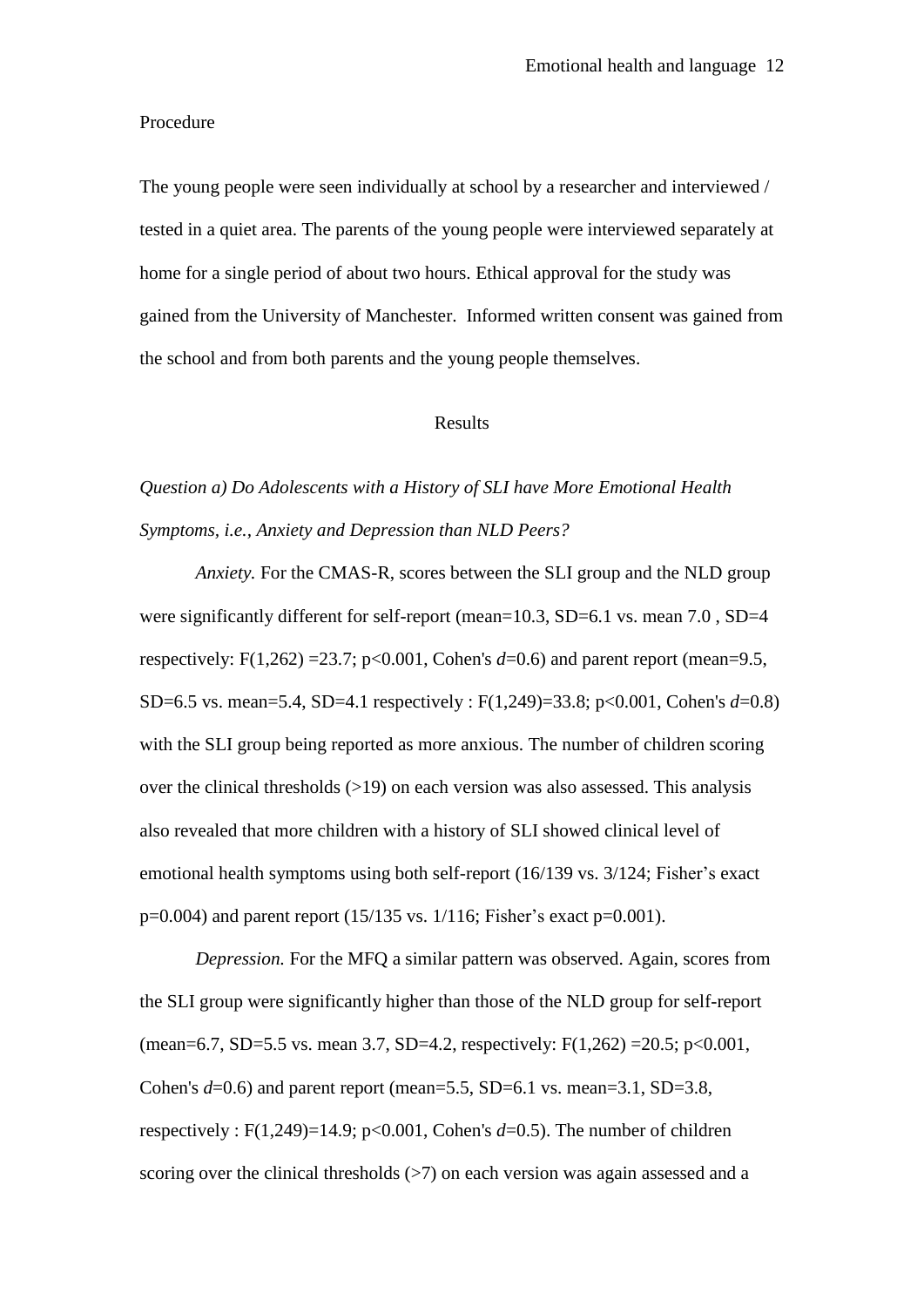larger proportion of those with SLI were in this risk group using both self-report (54/139 vs. 17/124; Fisher's exact p<0.001) and parent report (37/136 vs. 13/118; Fisher's exact p=0.001).

*Gender.* When group x gender ANOVAs were performed on all scales, there were main effects of gender with small effect sizes (CMAS-R self report: F(1,259)=3.9,p=0.049, Cohen's *d* =0.2; CMAS-R parent report: F(1,247)=5.5, p=0.02, Cohen's *d*=0.2; MFQ self report: F(1,259)=5.4, p=0.02, Cohen's *d*=0.3; MFQ parent report: F(1,250)=4.9, p=0.03, Cohen's  $d = 0.3$ ) and groups (as reported above), but no significant interactions (CMAS-R self report: F(1,259)=0.1, p=0.7; CMAS-R parent report: F(1,247)=0.4, p=0.5; MFQ self report: F(1,259)=0.01, p=0.9; MFQ parent report:  $F(1,250)=0.3$ ,  $p=0.6$ ).

Despite this lack of statistical interaction, inspection of the means motivated carrying out analysis using separate simple ANOVAs. These revealed a different pattern of results for each group. For the SLI group no significant difference was found between girls and boys on any version of any scale (effect sizes all <0.25). For the NLD group significant gender differences (all with girls scoring less favourably) were found on the depression self-report questionnaire (MFQ self report: F(1,122)=4.1,p=0.046, Cohen's  $d = 0.4$ ) and a borderline difference on the anxiety self report measure (CMAS-R self report: F(1,122)=3.6,p=0.06, Cohen's *d*=0.3) as well as significant differences on both the parent report MFQ  $(F(1,116)=7.5,p=0.007,$  Cohen's *d*=0.5) and CMAS-R (F(1,114)=8.1, p=0.005, Cohen's *d*=0.5).

Nevertheless, all the analyses above comparing those with SLI and those with NLD remained unchanged after controlling for gender. Thus, gender does not appear to be a predictor but a moderator/interacting variable for the NLD group.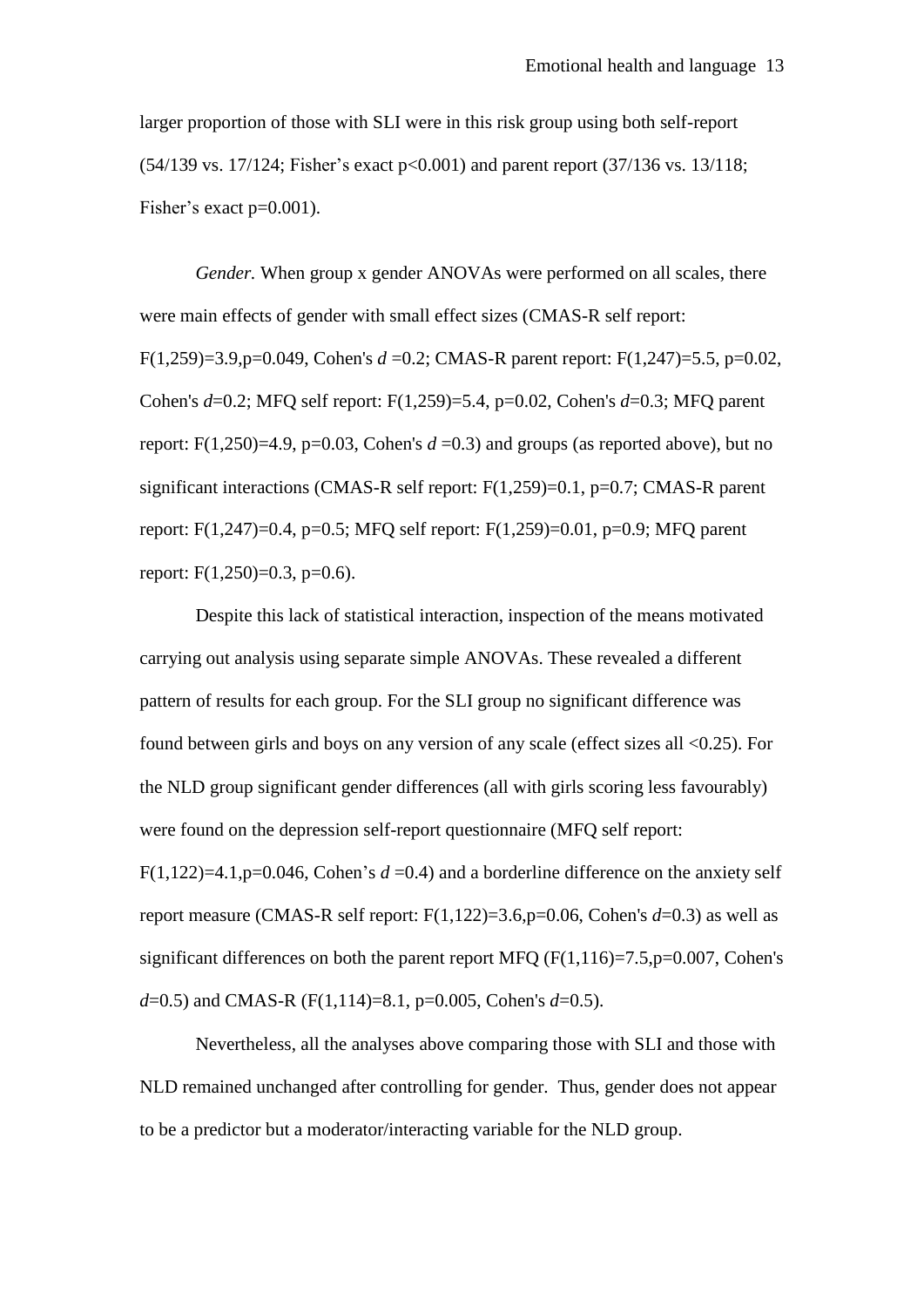*Question b) How do Emotional Health Symptoms Relate to Concurrent Language, literacy and Cognition in Each Group?* 

The next analyses examined the association between anxiety and depression and concurrent language and cognition skills, i.e. PIQ. Analyses were conducted initially with the SLI and NLD groups separately to explore whether different patterns of associations were evident.

In fact, as can be seen from table 2, the anxiety and depression scales showed almost no relationship to concurrent skills in either group. Furthermore, all the group comparisons in question a) above remained significant after adjusting for language and PIQ. In only one instance did the strength of correlation between measures differ across groups, and this was for PIQ and CMFQ scores.

### Table 2

These findings were confirmed using regression analyses with both groups combined. Each self report scale in turn acted as the dependent variable. The regression was conducted using an enter command in three blocks, firstly PIQ and household income were entered as covariates, in the second step expressive and receptive language scores were entered, and in the third block, the group (NLD vs. SLI) variable was entered. For CMAS-R the model explained 12% of the variance (adj. R square=0.12). Group status was the only significant variables in the final model. For CMFQ, the model explained 10% of the variance (adj. R square=0.10) and again group status was the only significant variable in the final model. Regressions using parental report are not reported but showed the same pattern of results.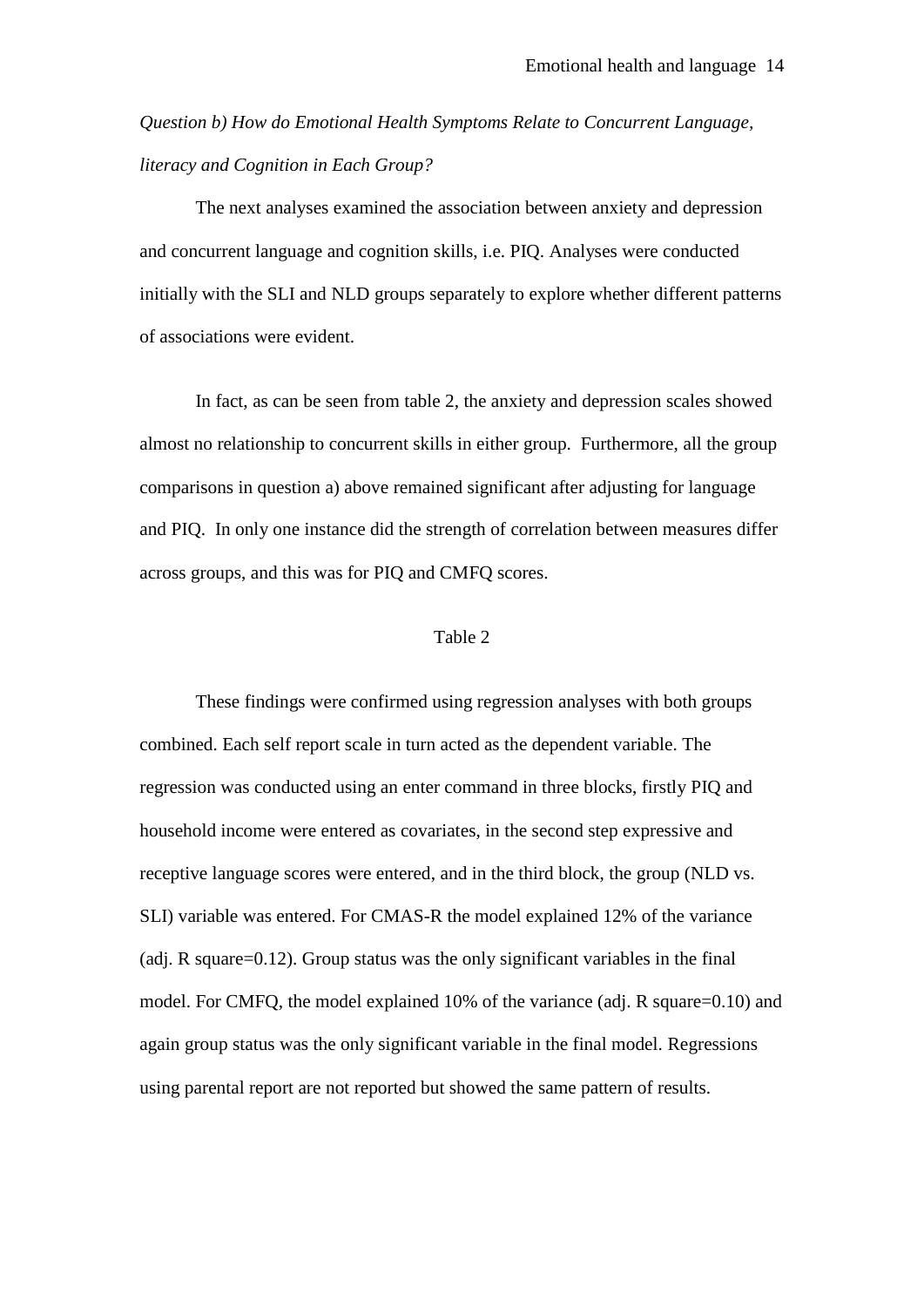*Question c) Within the SLI Group, Which Adolescents are Most at Risk for Emotional Health Symptoms and Why?*

*Earlier language and cognition.* For the group with a history of SLI only, longitudinal data was available from previous stages of the study. Simple correlational analyses were again conducted this time with earlier language and cognition scores.

There were no significant associations between early language scores and emotional health (see table 3). There were also no associations between early cognition and emotional health (all correlations below .1).

### Table 3

*Earlier emotional/behavioural status.* The relationship between earlier emotional/behavioural status and current emotional symptoms was also examined. Overall Rutter Questionnaire scores taken at 7 did not relate significantly to either CMAS-R (0.13) or CMFQ (0.08). However when the group was split into those with no clinical level difficulties, those with behavioural-type difficulties and those with emotional-type difficulties (using the original guidelines for this questionnaire), those with emotional difficulties scored significantly higher on the CMAS-R at 16 years (emotional:12.8 (sd=5.5); behavioural: 10.3 (sd=7.6); non-clinical: 9.4 (sd=5.7),  $F(2,132)=3.6$ ,  $p=0.03$ ). No differences were found between the Rutter Questionnaire groups on the depression scale (CMFO:  $F(2,132)=1.1$ ,  $p=0.35$ ).

*Positive parent history*. For some of the children (n=72) information was available about their parents own experience of depression and anxiety as measured by the FHI. Rates of self-reported emotional health disorder in parents was higher than expected in the general population (e.g. major depressive disorder lifetime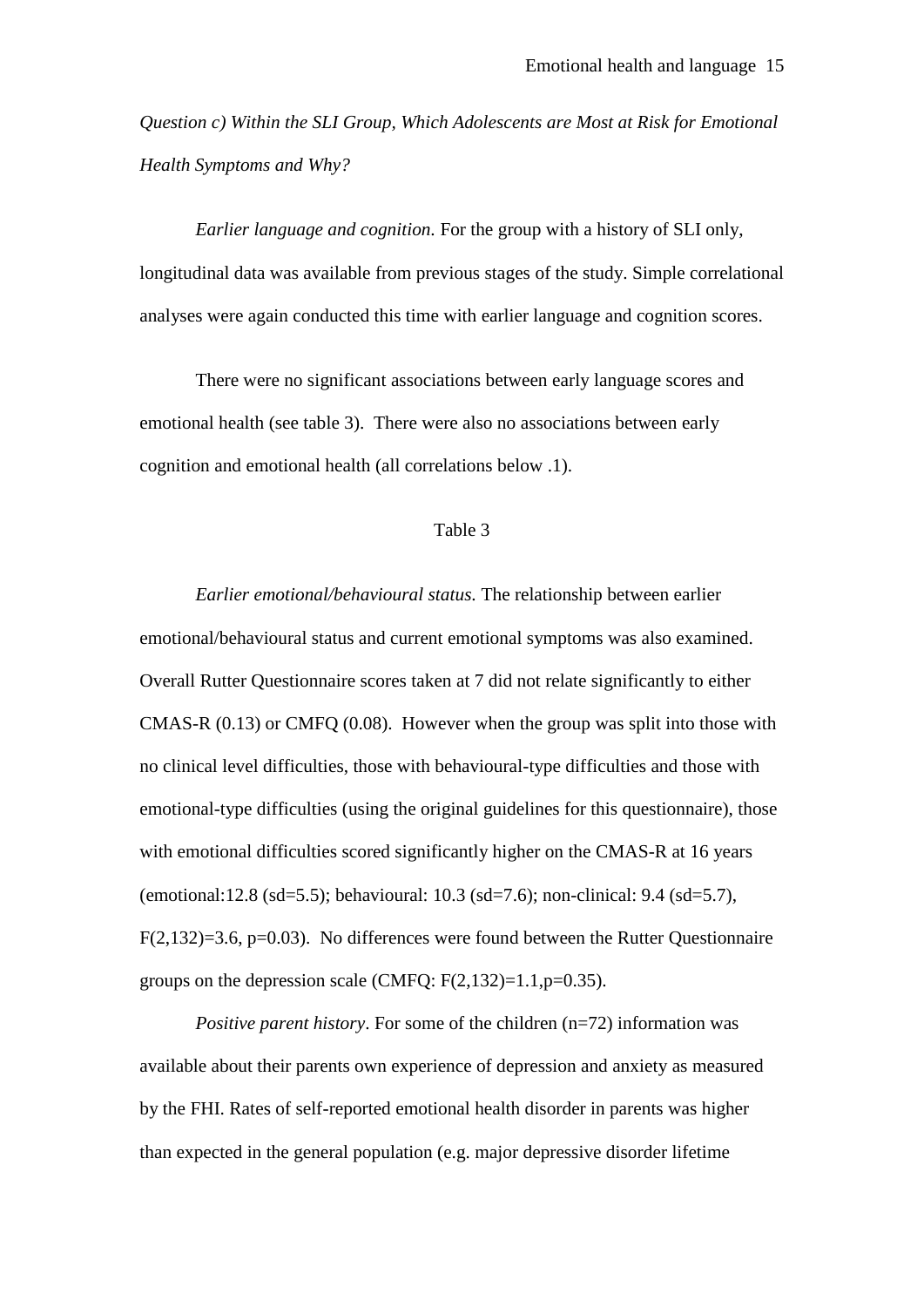prevalence is thought to be 15-25% for women, bipolar 1-2%, generalised anxiety disorder 5% ; DSM IV, APA, 1994). In total, 45/72 (63%) parents reported having ever had an emotional health disorder and of these 17/72 (24%) reported childhood experience of depressive, bipolar or anxiety disorders, suggesting that not all the prevalence can be easily explained as a reaction to rearing a child with a communication difficulty.

It was of interest to examine the profiles of parents who had and had not reported an emotional health difficulty in order to determine whether they were different in nonverbal, verbal and literacy abilities. Parents who reported never having an emotional health difficulty were not significantly different to those who reported ever having an emotional health difficulty on measures of WAIS-R nonverbal IQ (Never M (SD) = 114.2 (16.8); Ever M (SD) = 112.8 (18.4); F(1,109)=.24, p=.626), WAIS-R verbal IQ (Never M (SD) = 103.1; Ever M (SD) = 102.4(14.8); F(1,109)=.17, p=.681), WORD basic reading (Never M (SD) = 104.2 (10.7); Ever M  $(SD) = 104.1$  (10.7); F(1,109)=.26, p=.609) or WORD spelling (Never M (SD) = 101.8 (15.6); Ever 100.0(17.4); F(1,109)=.34, p= .564). This pattern remained when considering the 'ever' versus 'childhood' groups. The number of parents with low abilities (>1SD below the mean) in each group was also examined for nonverbal IQ (never 3/71, 4.2%; ever 2/49, 4.1%), verbal IQ (never 6/71, 8.5%; ever 2/49, 4.1%), reading (never 1/71, 1.4%; 5/49, 10.2%) and spelling (never 11/71, 15.5%; ever 10/49, 20.4%). Small numbers prohibited statistical and further analyses of these data but visual inspection suggested that the distribution of impairment was not different between groups with the possible exception of reading.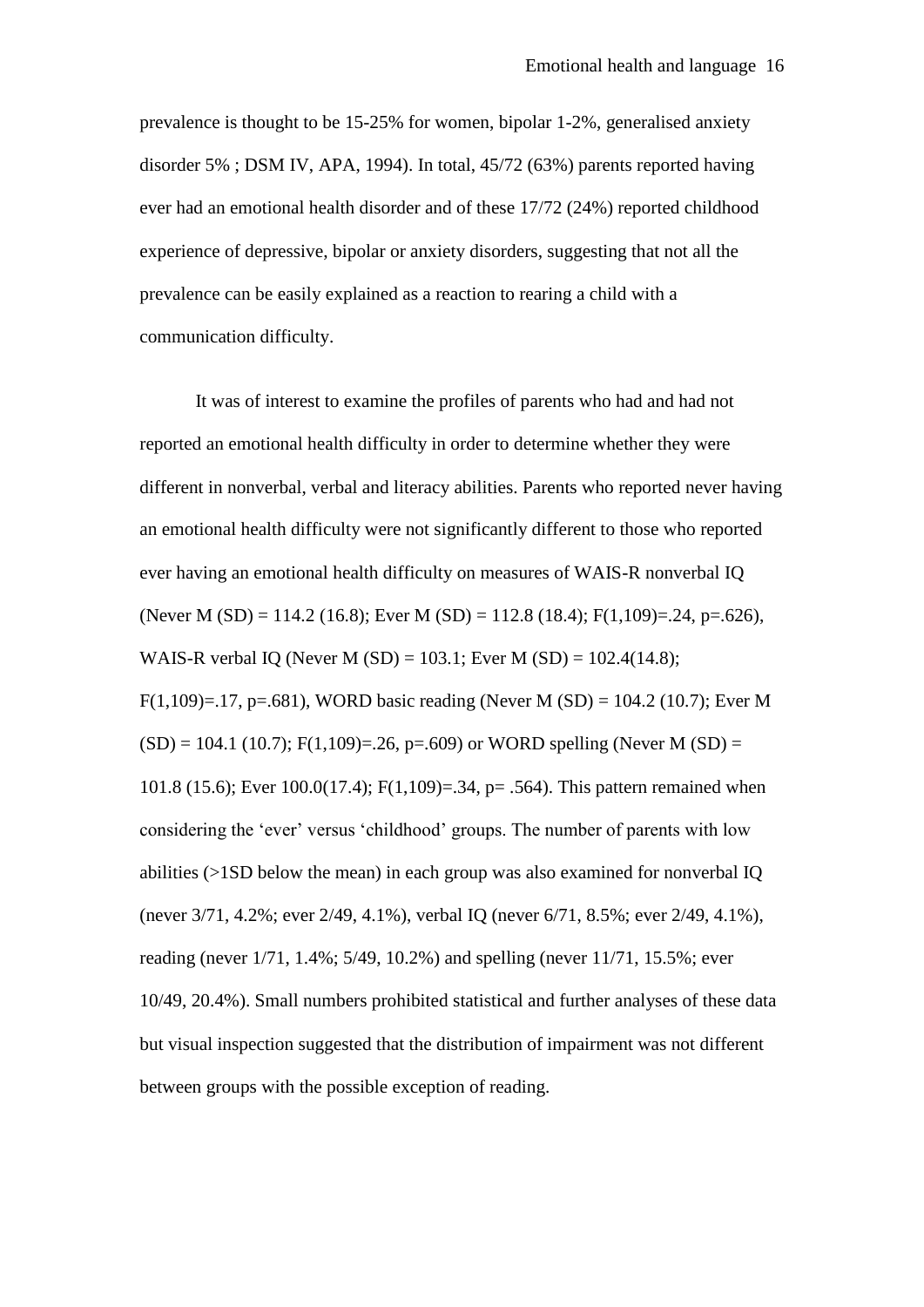We then examined how these prevalence rates associated with the anxiety and depression scores of the young people with SLI.

*Anxiety.* Of 16 children with high self report CMAS-R, 8 had parent data available and 6/8 had positive family history of emotional health disorder (4 with both parents reporting disorders; 3 reporting childhood disorders). Although this rate is very high at (75%), the rate in the non-anxious children with SLI was also very high 39/64 (61%) and no significant difference was found using Chi-square analyses. Whilst parents experiencing childhood disorders were nearly twice as frequent in the high anxiety group (3/8; 38%) compared with the non-anxiety group, (14/64; 22%) this difference did not reach statistical significance. No significant difference was found for anxiety scores between those young people with and without positive family histories using ANOVA.

*Depression.* A similar pattern was seen for depression scores in the young people. Of 54 with high self report MFQ scores, 28 had parent data available and 19/28 reported a positive family history of emotional health disorder (7 with both parents reporting disorders; 10 with parents reporting childhood history). Again the overall rate of reported emotional health problems was high at 68% and although they appeared higher than the rates in young people who did not score not above the MFQ cut-off (26/44; 59%) the difference was not statistically significant. However, the group with high CMFQ scores had more than double the prevalence of parents reporting childhood disorders(10/28 or 36%) compared with the low depression score group (7/44 or 16%) and this reached borderline statistical significance (Fisher's exact p=0.086). Once more, no significant difference was found for depression scores between those young people with and without positive family histories using ANOVA.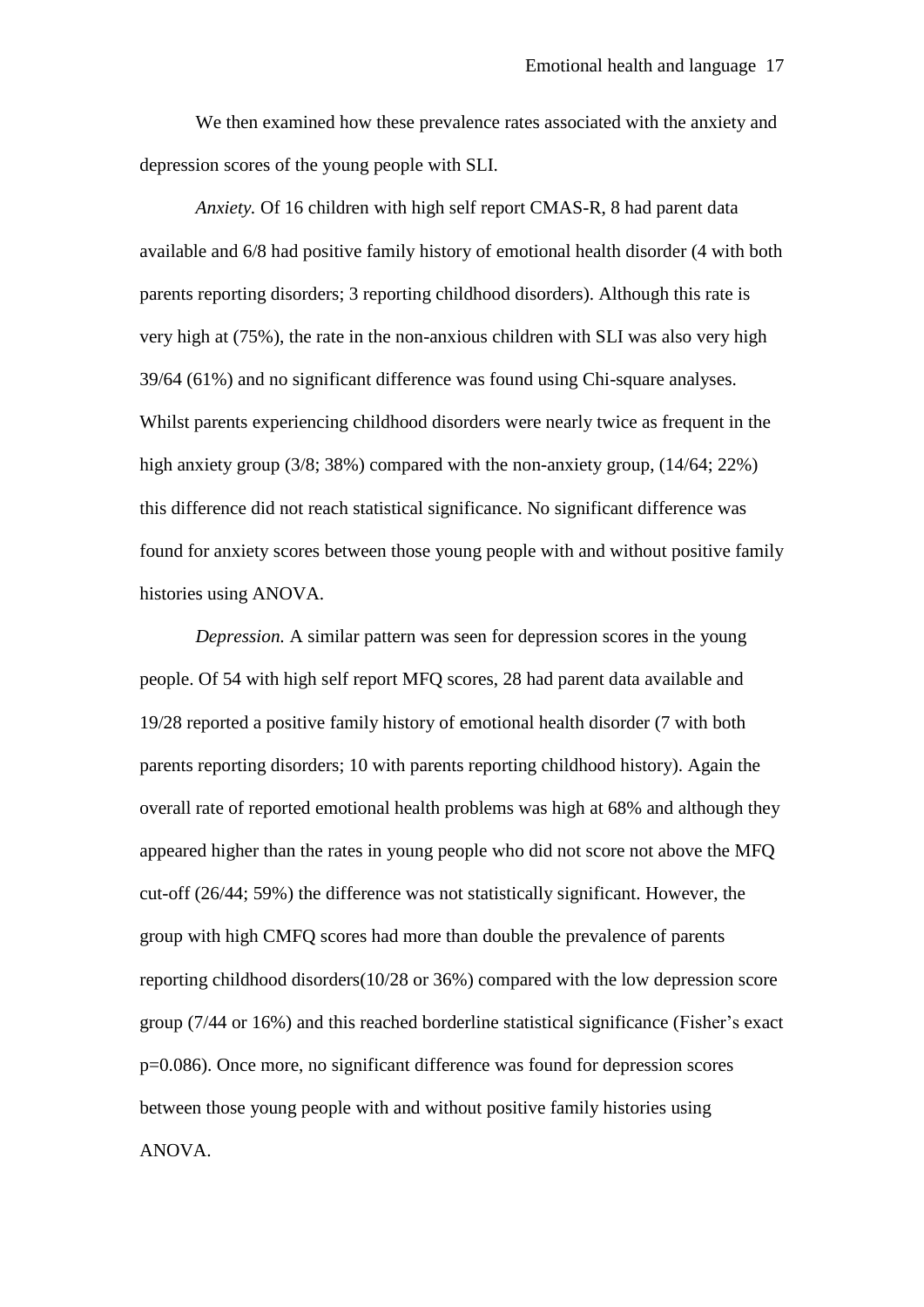*Who is most at risk of emotional difficulties?* Because all but 2 of the young people with high anxiety scores also had high depression scores, the self report depression scores were used to conduct two regression analyses: One linear regression with CMFO score as the dependent variable (DV); and one logistic regression with high CMFQ scores vs. normal range CMFQ scores as the binary DV. For both analyses, only items found to have a significant relationship to anxiety or depression in the SLI group, using univariate analyses above were entered. These were: CELF receptive score at 16 and Rutter Questionnaire group (non clinical; emotional; behavioural) at 7 years. Variables were added using an enter command in two steps: Rutter questionnaire, then CELF WC at 16. For the linear analysis, CELF receptive subtest was significant and the model was also significant explaining 25% of the variance  $(F(2, 128)=4.22$ ,  $p=0.017$ ). For the logistic analysis, exactly the same procedure was employed only with the binary DV. On this occasion, neither variable nor the final model were significant explaining only approximately 3% of the variance (Nagelkerke adj. r square=0.031;  $\chi^2(2)=3.01$ , p=0.222).

### Discussion

The results of the present investigation raise a number of key issues which relate to the risk of emotional health symptoms in young people with a history of SLI. Firstly, our data show a clear increased risk for this population as they near adulthood compared to peers, even when concurrent language and cognition are accounted for. This finding replicates other studies that have shown raised prevalence of psychiatric difficulties in those with communication impairments (e.g., Clegg et al., 2005) or increased language impairment in children referred psychiatrically (e.g., Cohen et al., 1998) and reviews affirming the association (Toppelberg & Shapiro, 2000).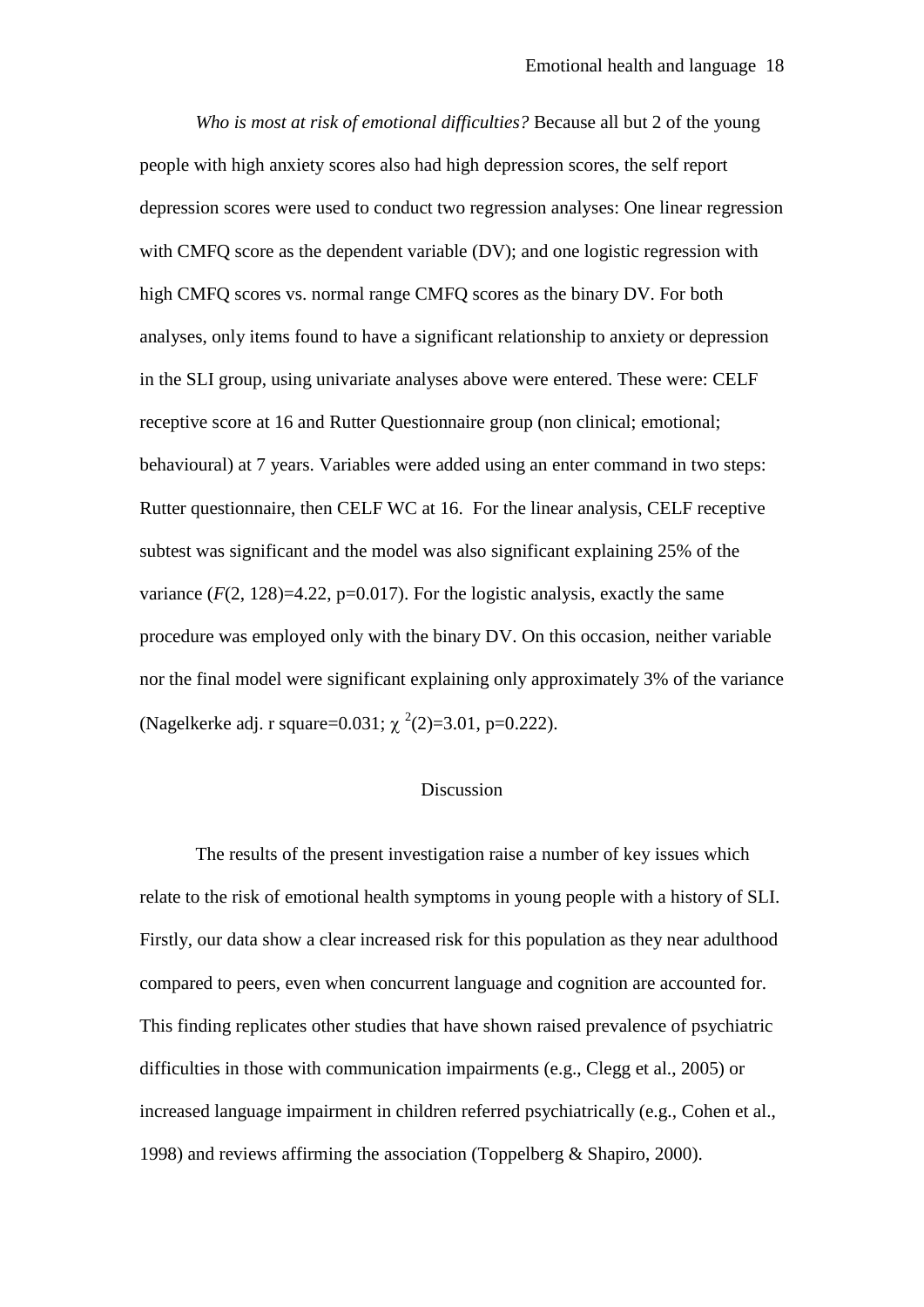Beitchman and colleagues (2001) in particular found anxiety increased in a similar cohort with SLI at 19 years of age. However, the association has often been assumed to be causal in that either long-term language impairment may lead to (or exacerbate) wider difficulties, or that psychiatric impairment may constrain communication skill. Furthermore, our data suggests that the typical gender bias protecting boys from emotional disorders is 'washed out' by the clinical nature of the SLI group. Thus, increased risk of emotional health symptoms appears to affect males and females relatively equally in SLI. Thus gender may not be a predictor in this sample, but maybe an interacting or moderating factor when the wider population of adolescents is considered. Although SLI is a disorder with a greater male prevalence, in this sample the NLD group was matched for gender. As such, this is an interesting finding worthy of further study over longer time periods and may point to a different set of risk factors not identified here.

The second issue raised by the present study is that apart from the fact that those with SLI have increased symptoms, surprisingly few clear associations exist between language and the development of emotional health symptoms. This is similar to the findings of Clegg and colleagues (2005) who also failed to find a clear relationship between the two. In this study, however, there did appear to be some relationship between concurrent receptive language and emotional health difficulties (for the SLI group only). This was only true in a linear way, and did not significantly predict those with very poor emotional health scores. Furthermore, the correlations whilst significant explain a relatively small proportion of the emotion questionnaire scores. Literacy difficulties were also unrelated, ruling out academic attainment as a potential direct cause.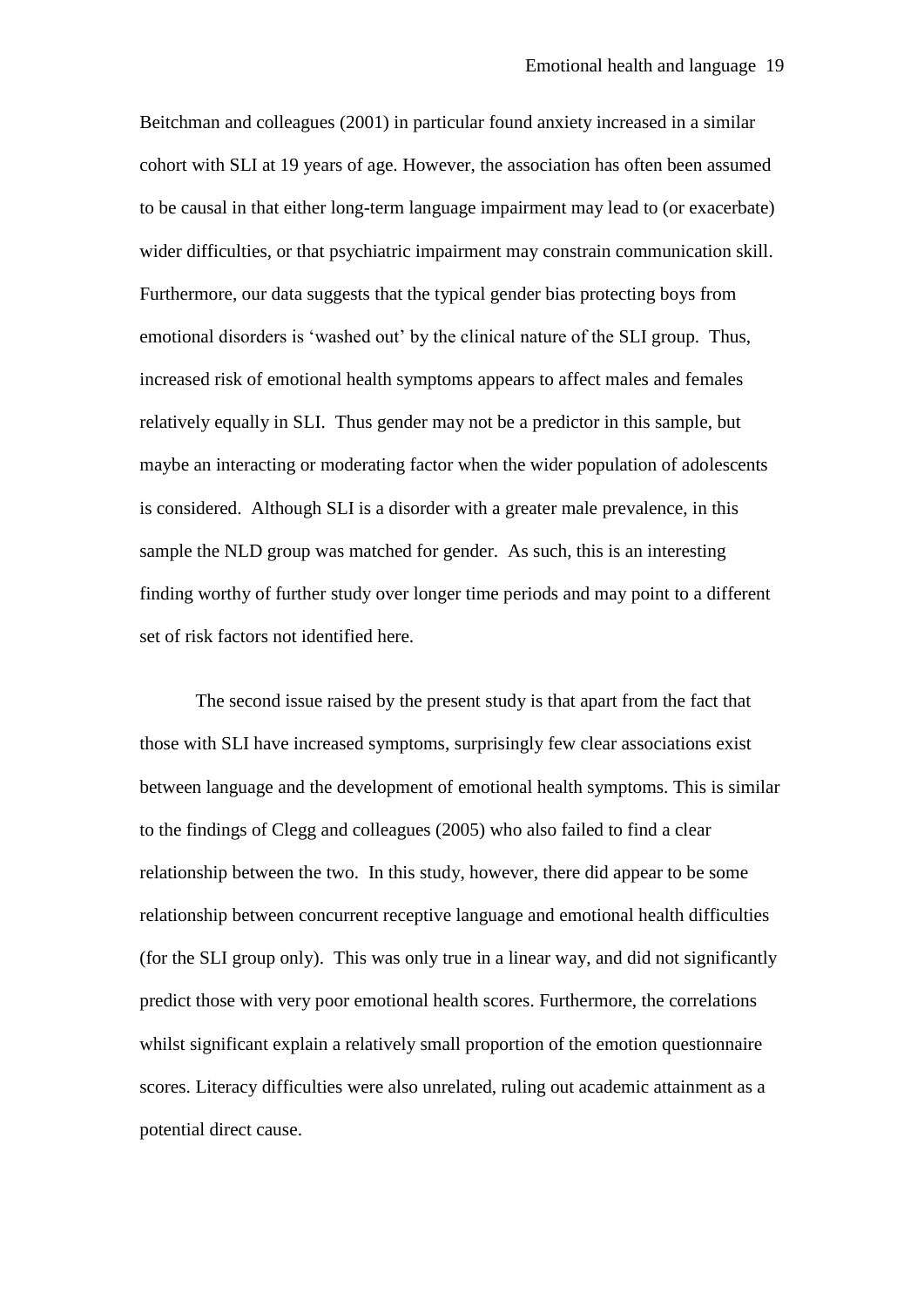The lack of association between early language scores also make it more difficult to interpret the relationship between having poor language and emotional health difficulties as a directly developmentally causal one: that is having ongoing poor communicative experiences does not appear to 'make you' increasingly depressed or anxious per se. Rather, this association with SLI is consistent with a more diffuse causal model in which atypical development at very early stages of life can lead to a number of different, but not immediately causally related, impairments which are latent until later in life (e.g., Barker et al., 1995). Supporting this interpretation is the finding that those with 'emotional' problems at 7 years of age also show increased anxiety at 16 years. At present other factors involved in this atypical development are not particularly clear for SLI. Cohen and colleagues (2000) examined groups with language impairment, psychiatric disorder or both and showed that specific cognitive difficulties were most marked in the last of these groups. Although our study found no association between non-verbal IQ (early and concurrent) and emotional health, specific cognitive difficulties have been linked with both language impairment (e.g., Ellis-Weismer et al., 1999) and with depression (e.g., Fossati et al., 1999), and more sensitive measures of cognitive skills may have revealed a connection. In addition, how young people see themselves, whether they have been able to compensate in some ways, the types of experiences they may have had, for example, whether or not they have been bullied in school (Knox & Conti-Ramsden, in press), as well as the level of support they may have received at home and at school can all be considered to be some of the other potential contributory factors. Although involving young people with reading difficulties and not young people with SLI, the review put together by Maughan (1995) suggests that guidance and support at important transition points in the lives of young people may be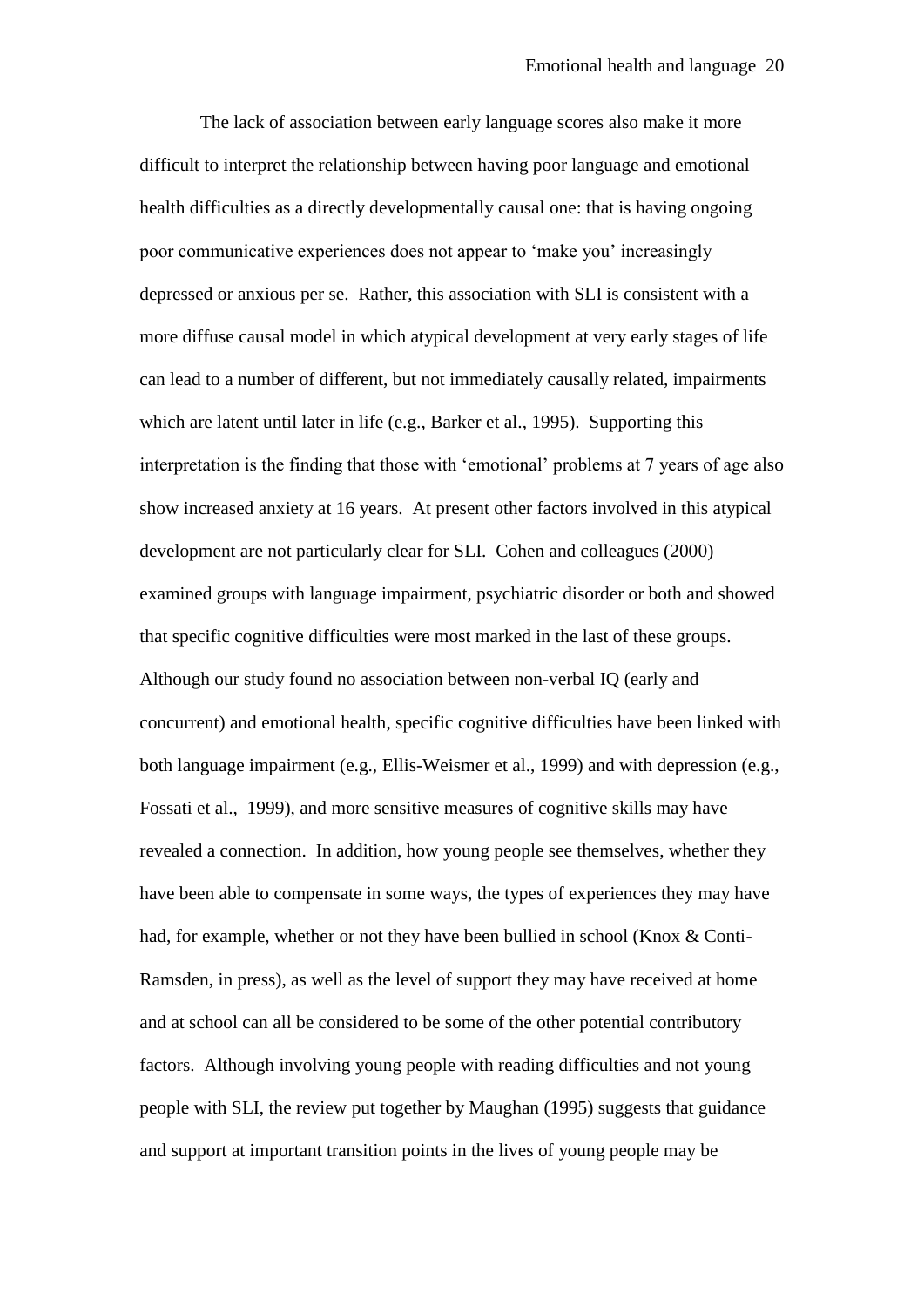amongst the most important contributions that professionals can make to these individuals during adolescence.

Thirdly, the study has some limited and preliminary data on family context of emotional health disorder and there was a high reported prevalence of emotional health problems in parents of the SLI group (APA, 1994; DSM IV). Nevertheless, this did not relate to whether the target child in the family also obtained high emotional difficulty scores. There is a body of literature showing that having a child with a communication disability predicts higher rates of anxiety and depression (e.g., Veisson, 1999; Ollson & Hwang, 2001). However, a third of the parents reported childhood depression or anxiety, and these parents were more likely to have a young person with depression within this SLI sample suggesting a more inherent cause rather than a reactive disorder. Having said this, this association did not reach significance, and measures were retrospective. In the same vein, an examination of the psycholinguistic abilities of the parents themselves did not reveal any clear patterns of association between parents' own cognitive/language/literacy difficulties and their own history of emotional health problems. Furthermore, it needs to be considered that there may be an increased salience around emotional difficulties and the way in which young people respond to questionnaires may differ if parents have long-term experiences of emotional disorders. Thus this tentative link may also represent environmental factors rather than heredity. Within this context, we believe it is too early to draw clinical implications of these findings, i.e. calling for professionals involved with SLI to explore family histories of depression and anxiety. Nevertheless, we feel that these findings suggest that wider factors such as family experience of emotional health difficulties warrant further investigation for this population.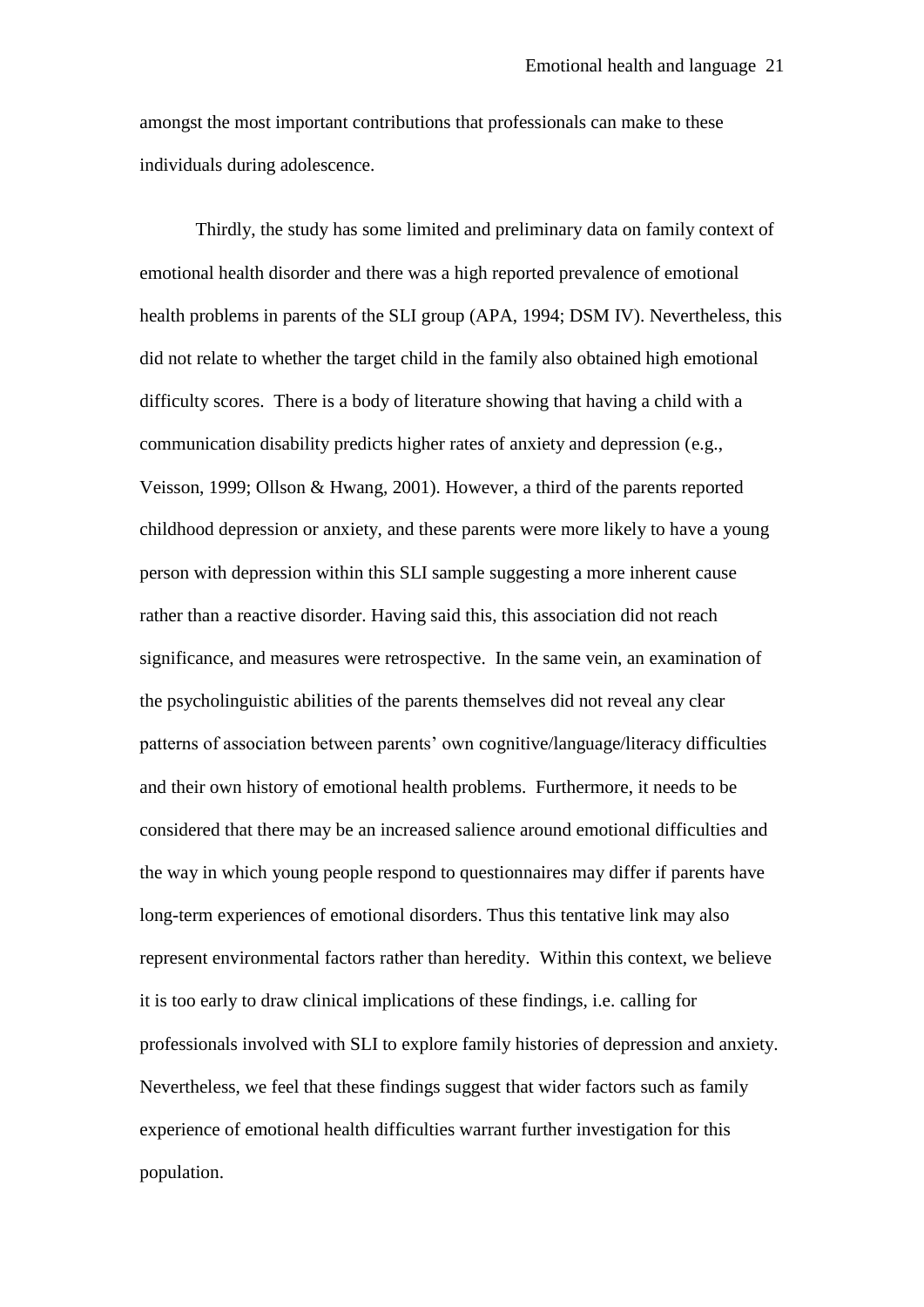### Clinical Implications

The study has clinical implications for those working in speech language therapy as well as those in psychiatry and general practice. In particular direction of causality cannot be assumed from either perspective - it does not appear that emotional health is associated with language impairment in a simple way. Thus, those working and living with individuals who have SLI should be aware of the associated emotional risks and have access to good quality support for this outcome. Furthermore, those receiving referrals within CAHMS and community medicine need to be aware of the possible association of emotional health and language disorder as this may inform assessment of developmental history, assessment of emotional disorder and the efficacy of any verbally mediated therapy.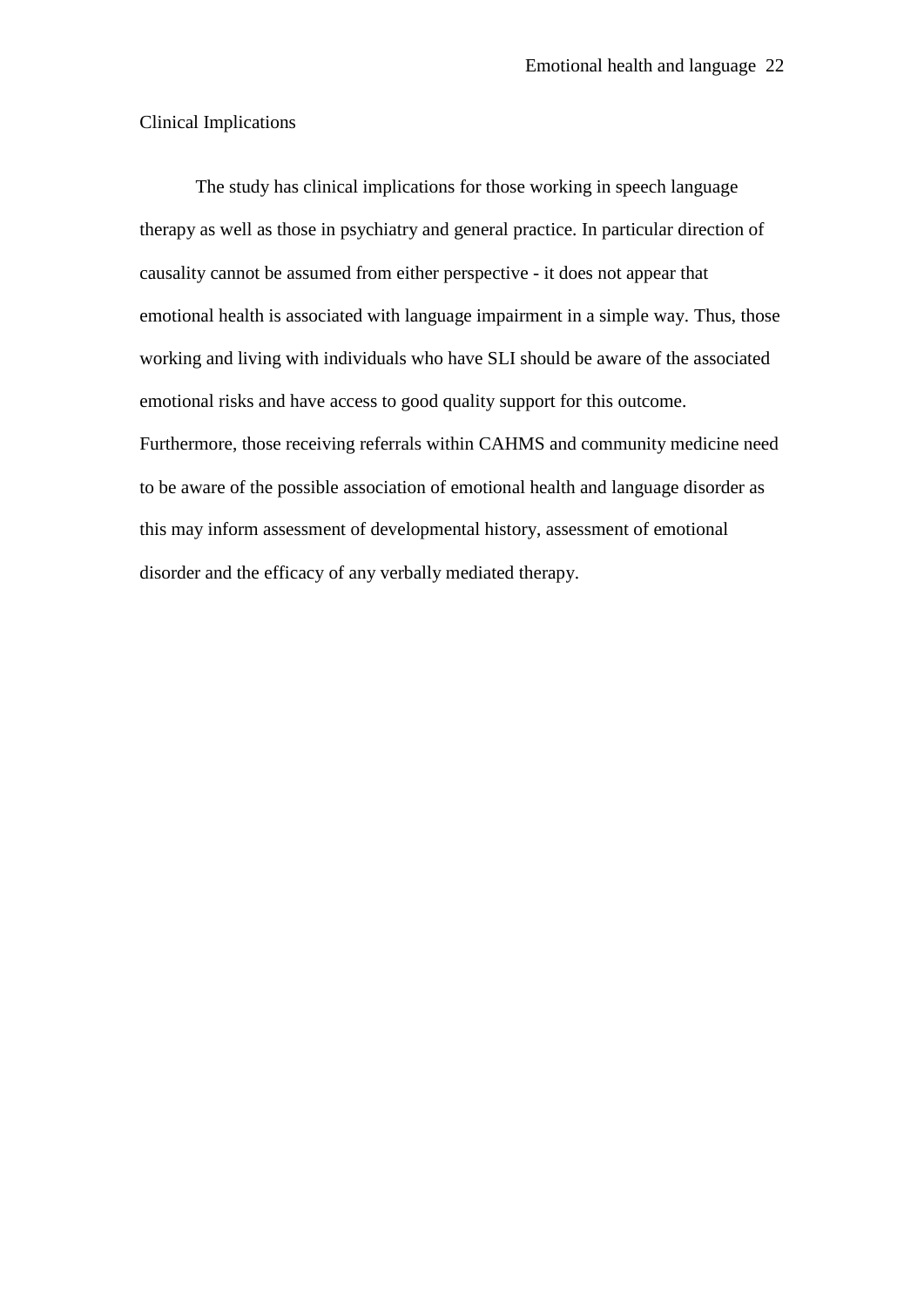Author note

Gina Conti-Ramsden, Human Communication and Deafness, The University of Manchester; Nicola Botting, Language and Communication Science, City University.

We are grateful to the Nuffield Foundation (Grants AT251 [OD], DIR/28, EDU/8366) to the Wellcome Trust (grant 060774) and to the ESRC for a postdoctoral fellowship to Nicola Botting (RES-000-27-0003). Thanks also to Michael Rutter who commented on an earlier draft. We would also like to thank Zoë Simkin for her help with some of the data analyses, the researchers who facilitated the data collection and the families and young people who have taken part in the study over many years.

Correspondence: Gina Conti-Ramsden, Human Communication and Deafness, School of Psychological Sciences, Humanities Devas Street Building, The University of Manchester, Oxford Road, M13 9PL, UK. Email: gina.contiramsden@manchester.ac.uk.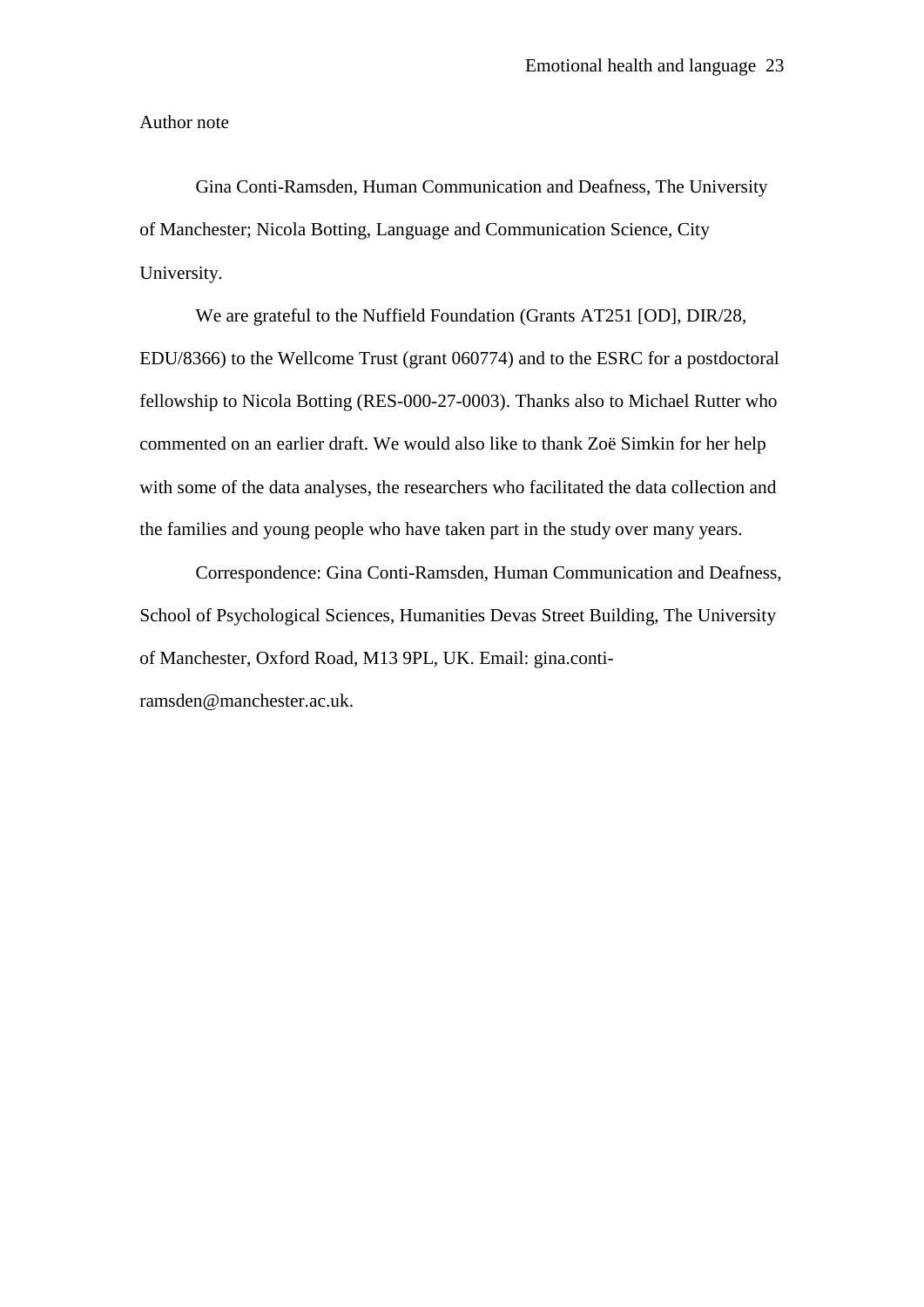#### References

- American Psychiatric Association (1994). *Diagnostic and Statistical Manual of Mental Disorders — Fourth Edition*, American Psychiatric Association, Washington, DC.
- Barker D. J. P., Osmond, C., Robin, I., Fall, C. H. D., & Winter, P. D. (1995). Low weight gain in infancy and suicide in adult life. *British Medical Journal*, *311*: 1203.
- Beitchman, E. B., Brownlie, E. B., Inglis, A., Ferguson, B., Schachter, D., Lancee, W., Wilson, B., & Mathews, R. (1996). Seven-year follow-up of speech/language impaired and control children: Psychiatric outcome. *Journal of Child Psychology and Psychiatry*, *37,* 961-970.
- Beitchman, J. H., Wilson, B., Johnson, C. J., Atkinson, L., Young, A., Adlaf, E., Escobar, M., & Douglas, L. (2001). Fourteen year follow-up of speech/language impaired and control children: psychiatric outcome. *Journal of the American Academy of Child and Adolescent Psychiatry, 40*, 75-82.
- Bishop, D. V. M. (1982). *Test for Reception of Grammar*. Manchester: University of Manchester.
- Bolton, P., MacDonald, H., Pickles, A., Rios, P., Goode, S., Crowson, M., Bailey, A., & Rutter, M. (1994). A case-control family history study of autism. *Journal of Child Psychology and Psychiatry*, *35*, 877-900.
- Botting, N., & Conti-Ramsden, G. The role of language, social cognition and social skill in the functional social outcomes of young adolescents with and without a history of SLI. *Manuscript under review.*
- Brownlie, E. B., Beitchman, J. H., Escobar, M., Young, A., Atkinson, L., Johnson, C., Wilson, B., & Douglas, L. (2004). Early language impairment and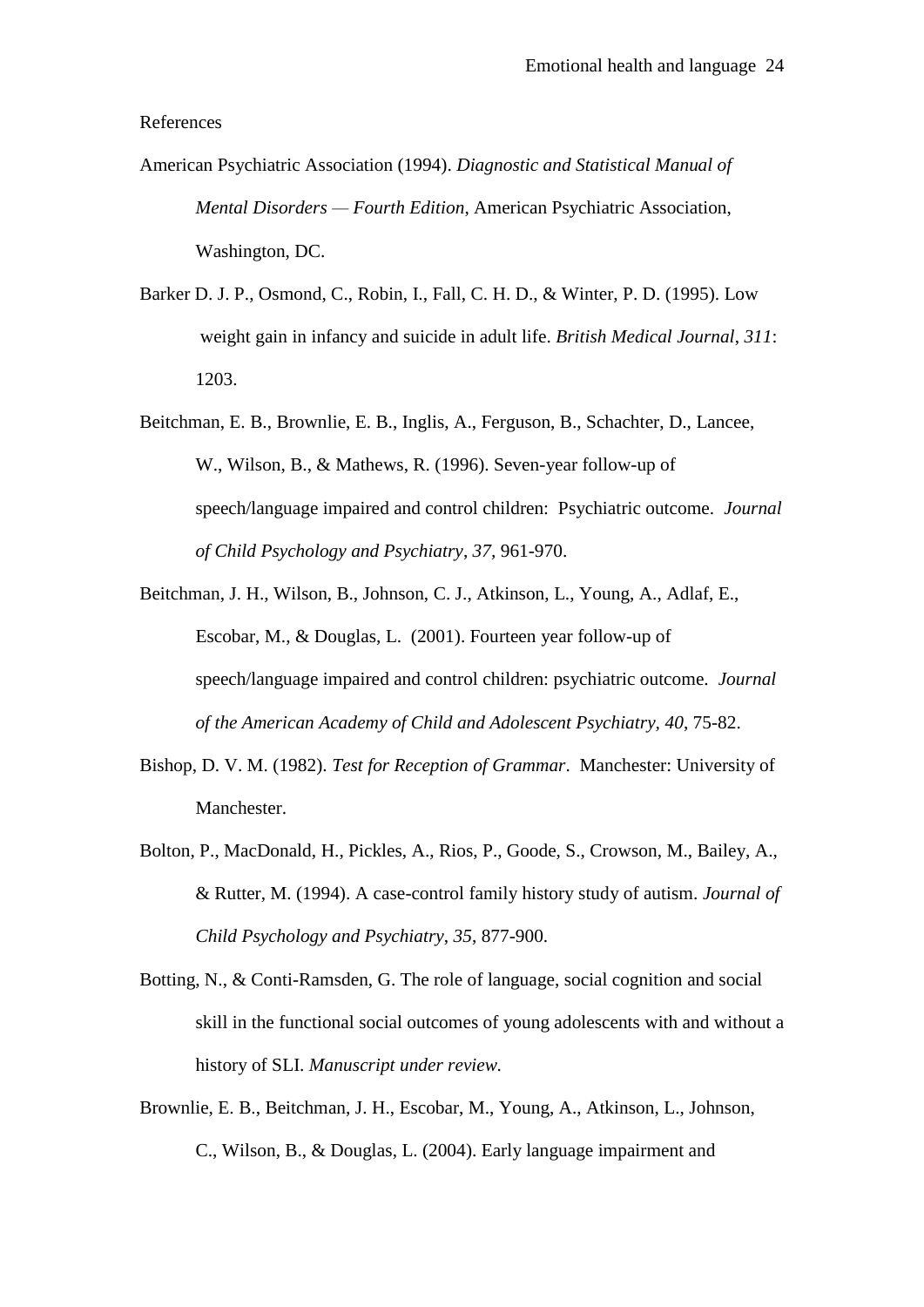young adult delinquent and aggressive behavior. *Journal of Child Psychology and Psychiatry and Allied Disciplines, 32,* 453-467.

- Cantwell, D. P. & Baker, L. (1987). Clinical significance of childhood communication disorders: Perspectives from a longitudinal study. *Journal of Child Neurology, 2(4),* 257-264.
- Clegg, J., Hollis, C., Mawhood, L. & Rutter, M. (2005). Developmental language disorders – a follow-up in later adult life: Cognitive, language and psychosocial outcomes. *Journal of Child Psychology and Psychiatry, 46*, 128- 149.
- Cohen, N. J., Barwick, M., Horodezky, N., Vallance, D. D., & Im, N. (1998). Language, achievement, and cognitive processing in psychiatrically disturbed children with previously identified and unsuspected language impairments*. Journal of Child Psychology and Psychiatry*, *36(6),* 865-878.
- Cohen, N. J., Vallance, D. D., Barwick, M., Im, N., Menna, R., Horodezky, N. B., & Isaacson L. (2000). The interface between ADHD and language impairment: An examination of language, achievement, and cognitive processing. *Journal of Child Psychology and Psychiatry*, *41(3),* 353-62.
- Conti-Ramsden, G. & Botting, N. (1999). Characteristics of children attending language units in England: A national study of 7-year-olds*. International Journal of Language and Communication Disorders, 34*, 359-366.
- Conti-Ramsden, G., Botting, N., & Durkin, K. (in press). Parental perspectives during the transition to adulthood of adolescents with a history of specific language impairment (SLI). *Journal of Speech, Language and Hearing Research.*

Conti-Ramsden, G., Botting, N., & Faragher, B. (2001). Psycholinguistic markers for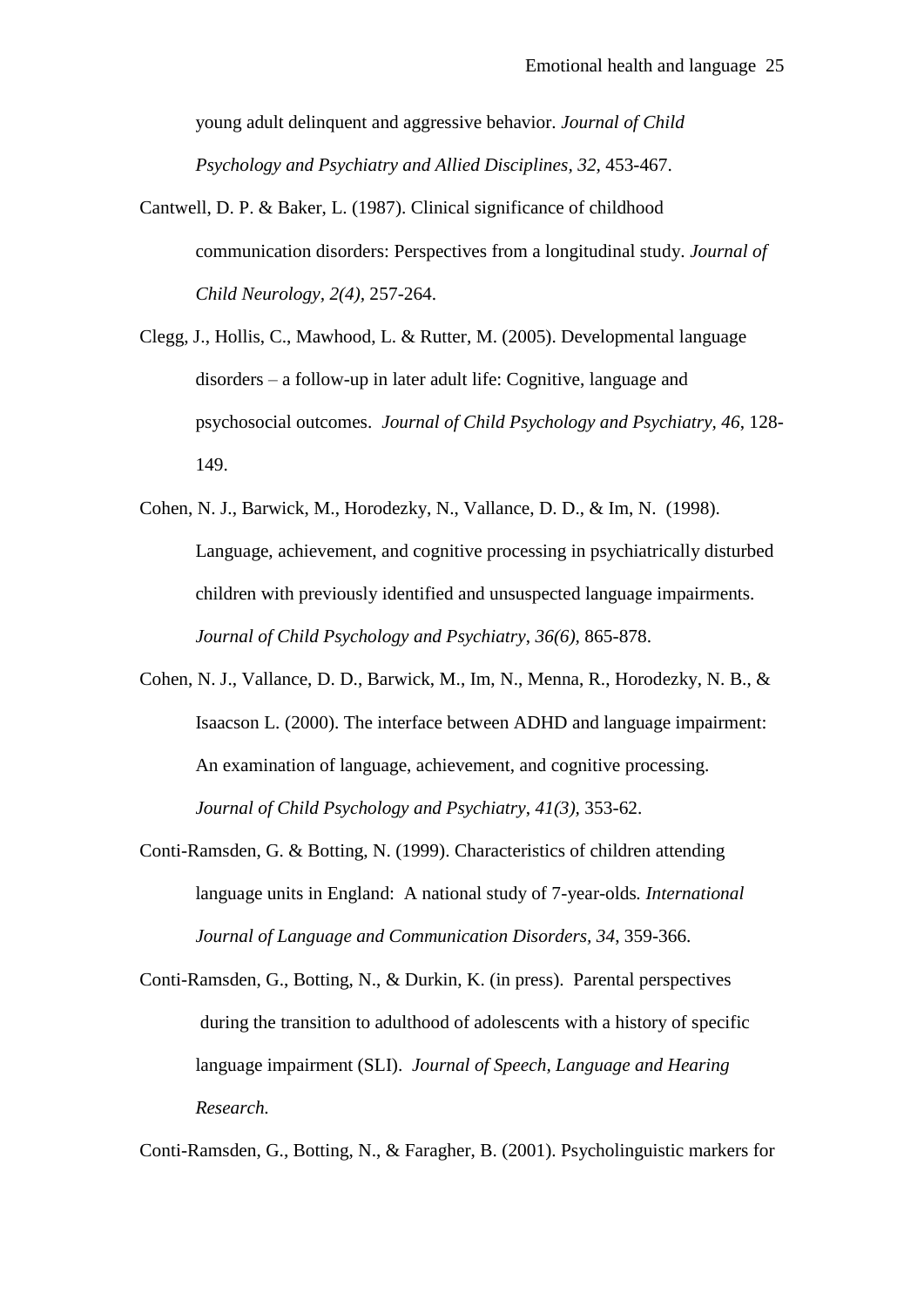specific language impairment (SLI). *Journal of Child Psychology and Psychiatry, 42,* 741-748.

- Conti-Ramsden, G., Crutchley, A., & Botting, N. (1997). The extent to which psychometric tests differentiate subgroups of children with SLI. *Journal of Speech, Language and Hearing Research, 40,* 765-777*.*
- Conti-Ramsden, G. & Botting, N. (2004) Social difficulties and victimization in children with SLI at 11 years of age, *Journal of Speech, Language and*  Hearing Research, 47, 145-161.
- Conti-Ramsden, G., & Durkin, K. (in press). Language and independence in adolescents with and without a history of specific language impairment (SLI). *Journal of Speech, Language and Hearing Research.*
- Conti-Ramsden, G., Durkin, K., Simkin, Z., & Knox, E. Secondary school outcomes and specific language impairment (SLI): Furthering our understanding of educational results at the end of compulsory education. *Manuscript under review.*
- Costello, E. J. & Angold, A. (1988). Scales to assess adolescent depression. *Journal of the American Academy of Child and Adolescent Psychiatry*, *27*, 726-737.
- Durkin, K., & Conti-Ramsden, G. (in press). Friendships, language, social behavior, and the quality of friendships in adolescents with and without a history of specific language impairment. *Child Development.*
- Durkin, K., Simkin, Z., Knox, E., & Conti-Ramsden, G. Secondary school outcomes and specific language impairment (SLI): The context of secondary school examination results and post-16 activities. *Manuscript under review.*
- Ellis-Weismer, S., Evans, J. & Hesketh, L. J. (1999). An examination of verbal working memory capacity in children with specific language impairment.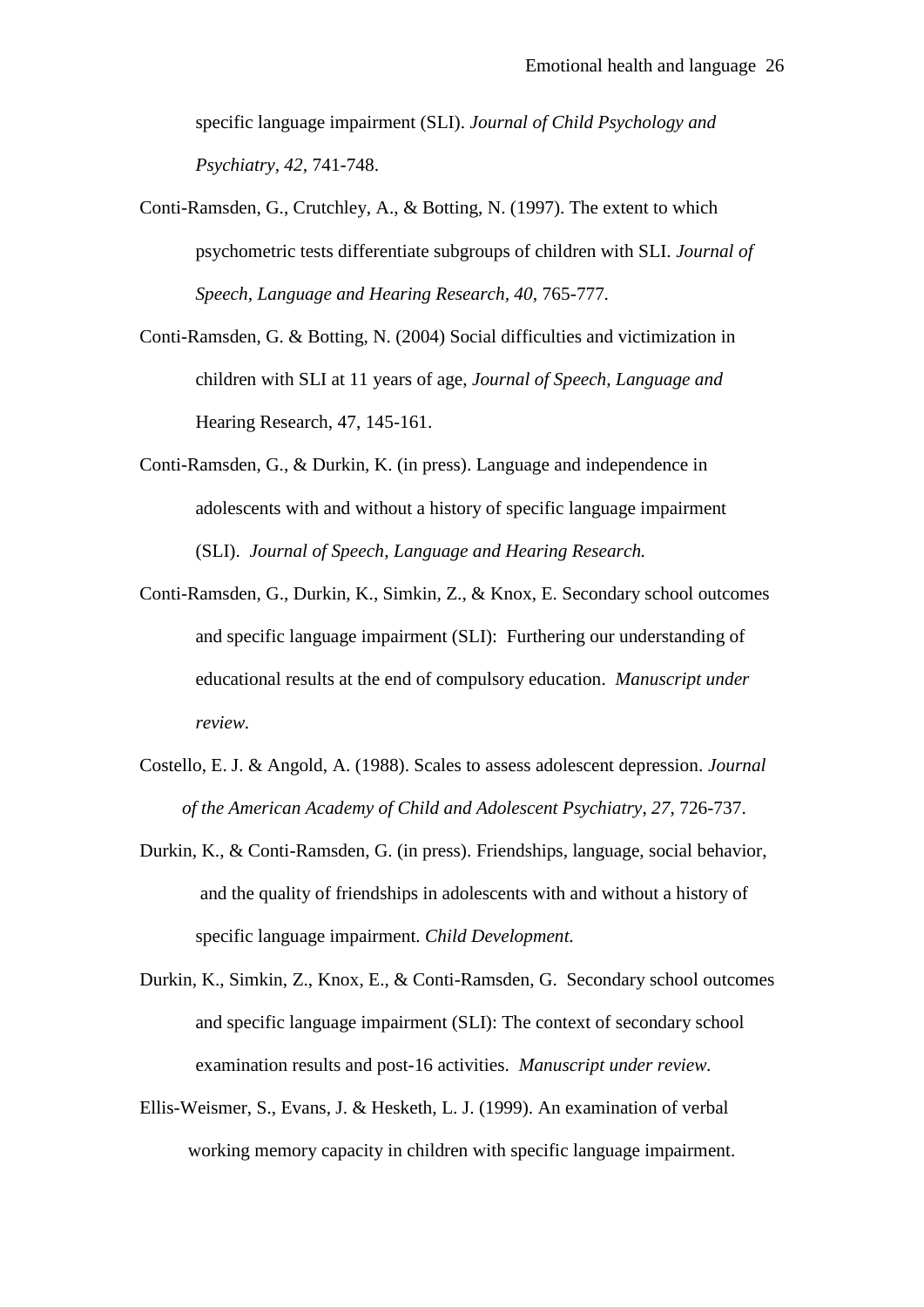*Journal of Speech, Language and Hearing Research, 42,* 1249-1260.

- Fossati, P., Amar, G., Raoux, N., Ergis, A. M., & Allilaire, J. F. (1999). Executive functioning and verbal memory in young patients with unipolar depression and schizophrenia, *Psychiatry Research, 89(3),* 171-187.
- Gillon, G. & Dodd, B. J. (2005). A prospective study of the relationship between phonological, semantic and syntactic skills and specific reading disability. *Reading and Writing, 6,* 321-345.
- Knox, E., & Conti-Ramsden, G. (in press). Bullying in young people with a history of specific language impairment. *Educational and Child Psychology.*
- Maughan, B. (1995). Annotation: Long-term outcomes of developmental reading problems. *Journal of Child Psychology and Psychiatry, 36*, 357-371.
- O'Connor, T. G., Heron, J., Golding, J., Beveridge, M., & Glover, V. (2002). Maternal antenatal anxiety and children's behavioural/emotional problems at 4 years: Report from the Avon Longitudinal Study of Parents and Children. *British Journal of Psychiatry*, *180*, 502-508.
- Ollson, M. B. & Hwang, C. P. (2001). Depression in mothers and fathers of children with intellectual disability. *Journal of Intellectual Disability Research, 45(6),* 535-543.
- Raven, J. C. (1986). *Coloured Progressive Matrices.* London: H. K. Lewis & Co.
- Renfrew, C. (1991). *The bus story: A test of continuous speech*. C. E. Renfrew: Oxford, UK.
- Reynolds, C. R. & Richman, B. O. (1978). What I think and feel: A revised measure of children's manifest anxiety. *Journal of Abnormal Child Psychology*, 6, 271- 280.

Ripley, K. & Yuill, N. (2005). Patterns of language impairment and behaviour in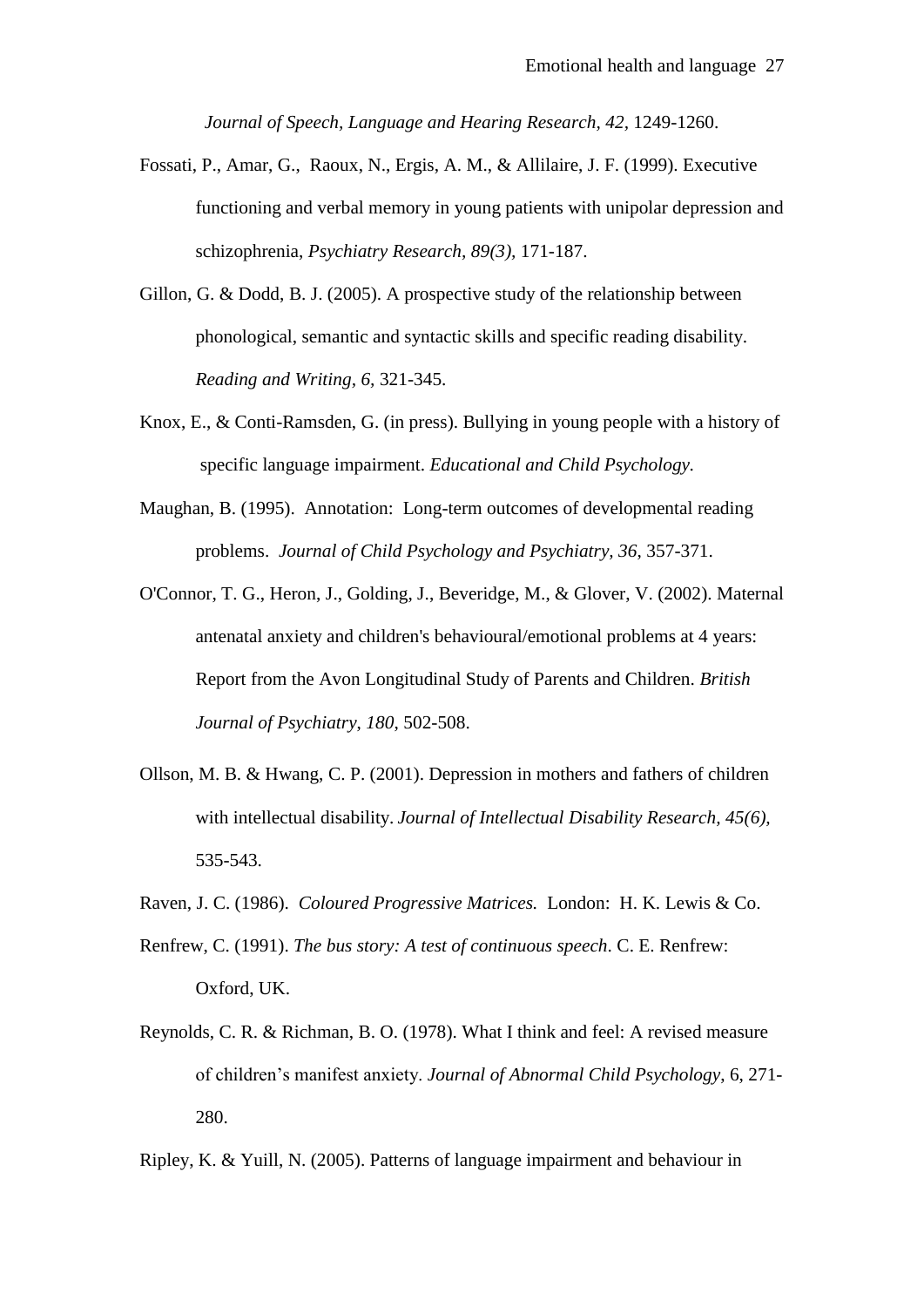boys excluded from school. *British Journal of Educational Psychology*, *75*, 37-50.

- Rutter, M. (1967). A children's behaviour questionnaire for completion by teachers: Preliminary findings*. Child Psychology and Psychiatry*, 8*,* 1-11.
- Semel, E., Wiig, E., & Secord, W. (1987*). Clinical Evaluation of Language Fundamentals - Revised.* San Antonio, TX: The Psychological Corporation.
- Snowling, M. J., Bishop, D. V. M., Stothard, S. E., Chipchase, B., & Kaplan, C. (2006). Psychosocial outcomes at 15 years of children with a preschool history of speech-language impairment *Journal of Child Psychology and Psychiatry, 47*, 759-765.
- The General Household Survey (2001-2002). Office of National Statistics, Social Survey Division.
- Tomblin, J. B., Records, N. L., Buckwalter, P. R., Zhang, X., Smith, E. & O'Brien, M. (1997). Prevalence of specific language impairment in kindergarten children. *Journal of Speech, Language and Hearing Research, 40*, 1245-1260.
- Toppelberg, C. O., & Shapiro, T. (2000). Language disorders: A 10-year research update review. *Journal of the American Academy of Child and Adolescent Psychiatry, 39(2),* 143-152.
- Stothard, S. E., Snowling, M. J., Bishop, D. V. M., Chipchase, B. B., & Kaplan, C. A. (1998). Language-impaired preschoolers: A follow-up into adolescence. *Journal of Speech, Language, and Hearing Research, 41*, 407-418.
- Veisson M. (1999). Depression symptoms and emotional states in parents of disabled and non-disabled children. *Social Behavior and Personality, 27*, 87-98.
- Wechsler, D. (1992). *Wechsler Intelligence Scale for Children - Third edition.* The Psychological Corporation Limited: San Antonio, TX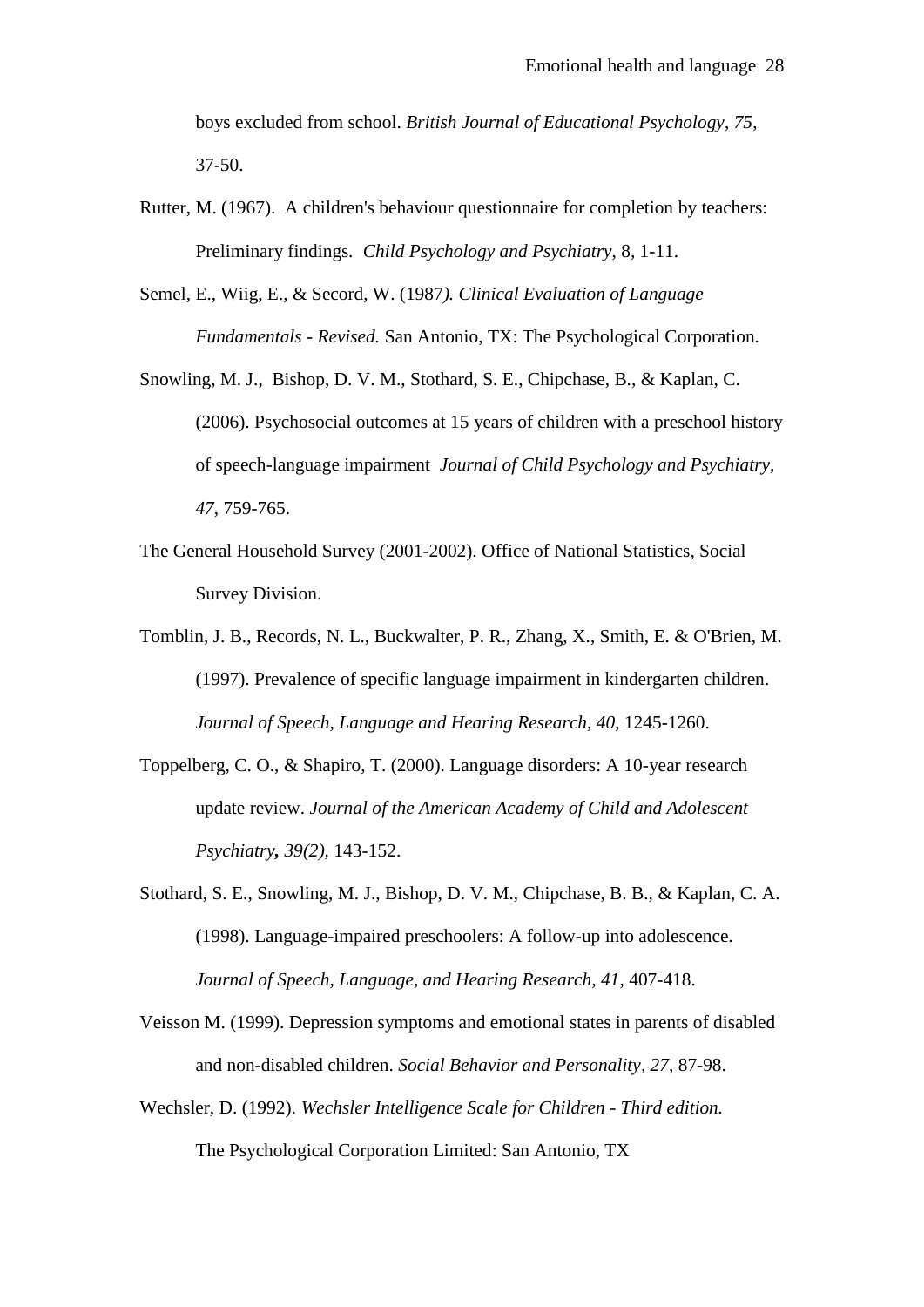Wechsler, D. (1993). *Wechsler Objective Reading Dimensions.* The

Psychological Corporation Limited: London.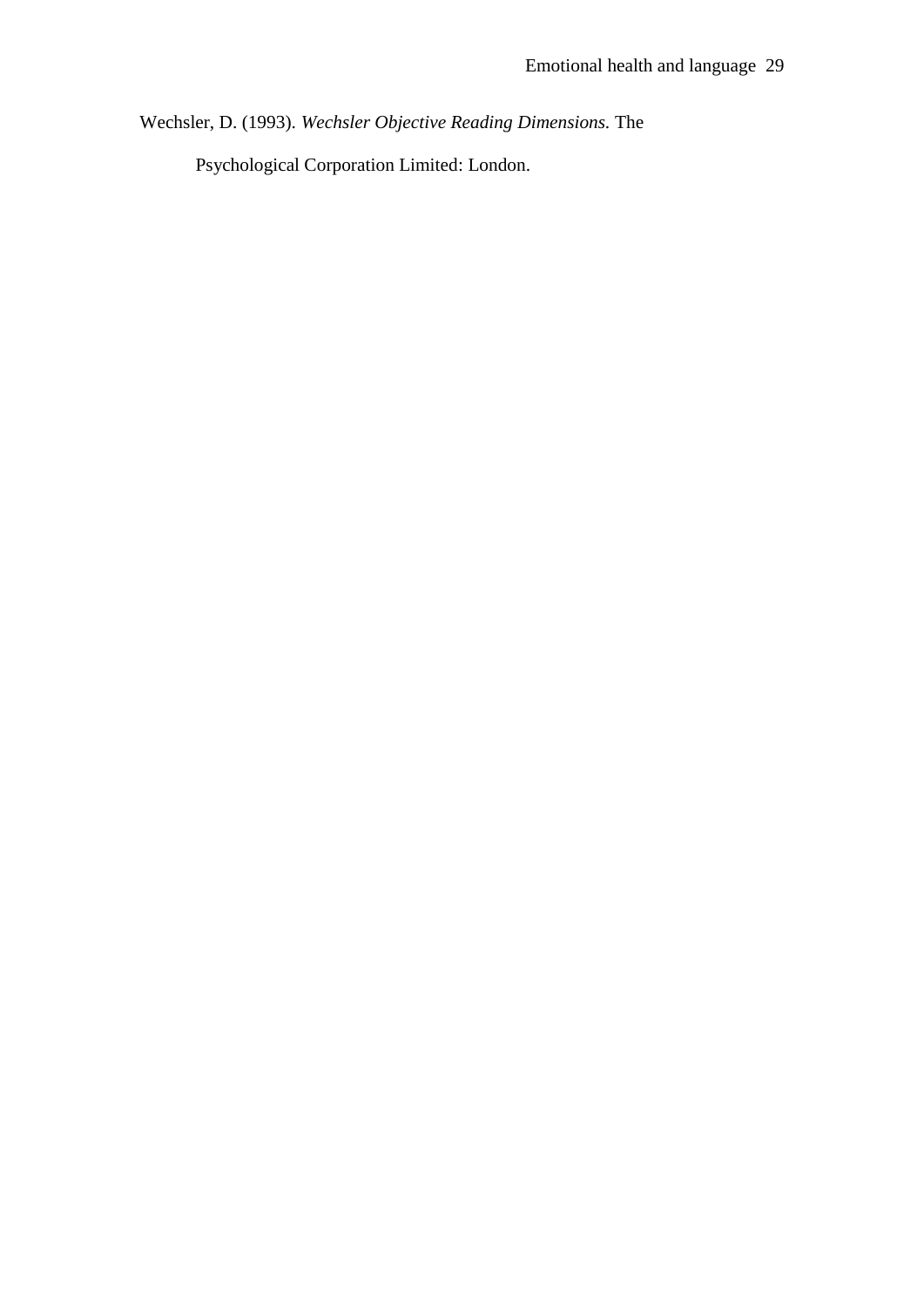## Table 1

|            | Age        | PIQ         | <b>CELF</b> Exp | <b>CELF Rec</b> |
|------------|------------|-------------|-----------------|-----------------|
|            |            |             | subtest         | subtest         |
| <b>SLI</b> | 15;10(0;5) | 84.1 (18.8) | 74.1 (11.0)     | 83.9 (16.9)     |
| <b>NLD</b> | 15;11(0;4) | 99.9 (15.8) | 97.2(15.0)      | 99.5 (13.2)     |

### *Concurrent Participant Descriptives (Means and SDs)*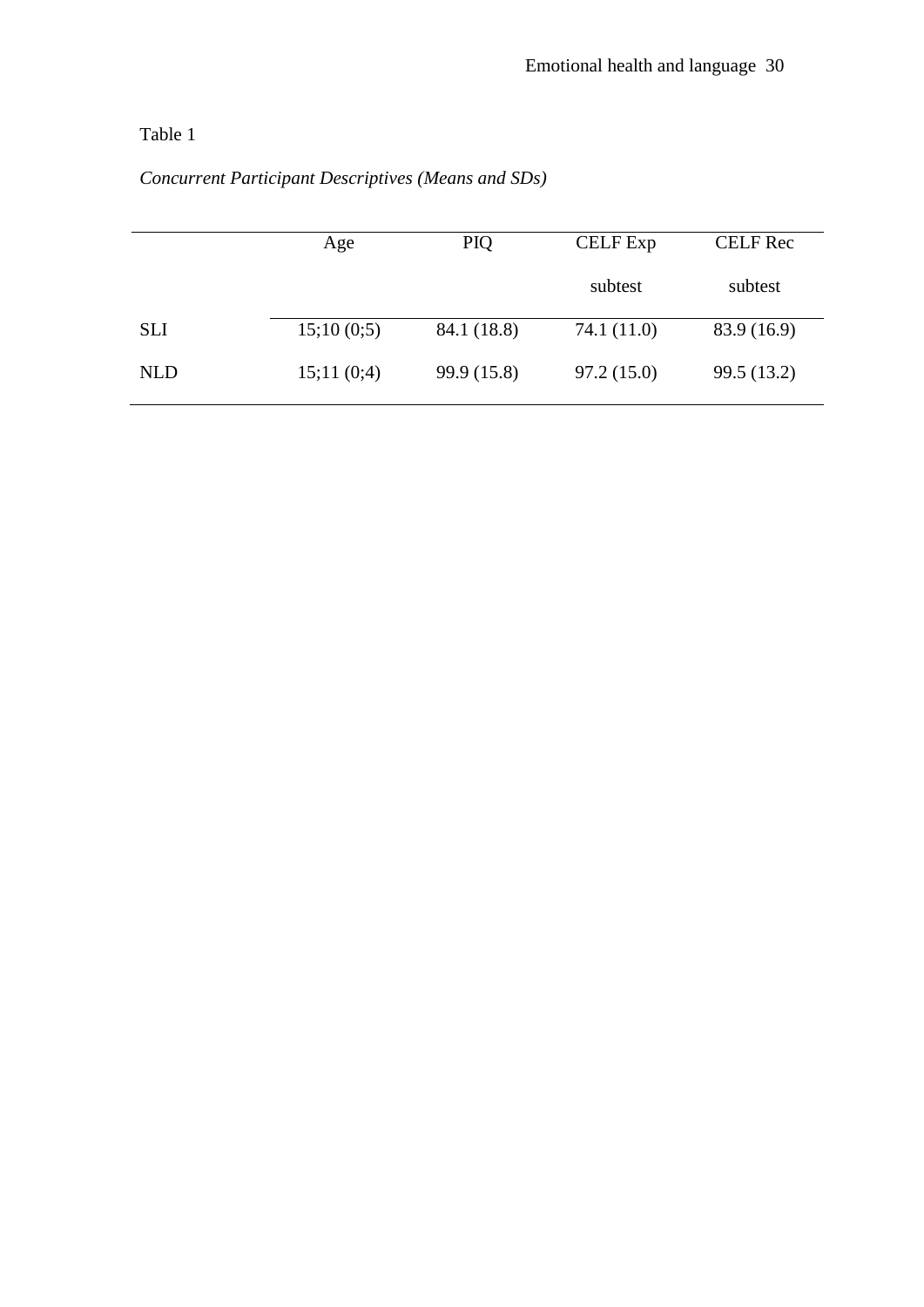### Table 2

*Correlations Between Adolescent Language, Cognition(PIQ) and Literacy with* 

|                           | PCMAS-R   | <b>CMAS-R</b> | <b>PMFQ</b> | <b>CMFQ</b> |
|---------------------------|-----------|---------------|-------------|-------------|
|                           | SLI group |               |             |             |
| PIQ                       | $-.006$   | .019          | $-.045+$    | $-.064$     |
| Celf exp                  | $-.030$   | $-.121$       | $-0.013$    | $-.080$     |
| Celf rec                  | $-.117$   | $-.206*$      | $-.099$     | $-.171*$    |
| <b>WORD Basic Reading</b> | .019      | .017          | $-.075$     | .007        |
| WORD Read. Comp.          | $-.085$   | $-144$        | $-124$      | $-.154$     |
|                           | NLD group |               |             |             |
| PIQ                       | $-.026$   | $-185*$       | < 0.001     | $-.121$     |
| Celf exp                  | .009      | $-124$        | .010        | $-.011$     |
| Celf rec                  | .178      | $-.077$       | .144        | $-.090$     |
| <b>WORD Basic Reading</b> | .152      | .045          | $-.043$     | .095        |
| WORD Read. Comp.          | $-.003$   | $-.117$       | $-.024$     | $-.055$     |

*Parent and Child Emotional Health Scales*

\* p< $0.05$ 

+ significantly different correlational strength between groups on

corresponding value